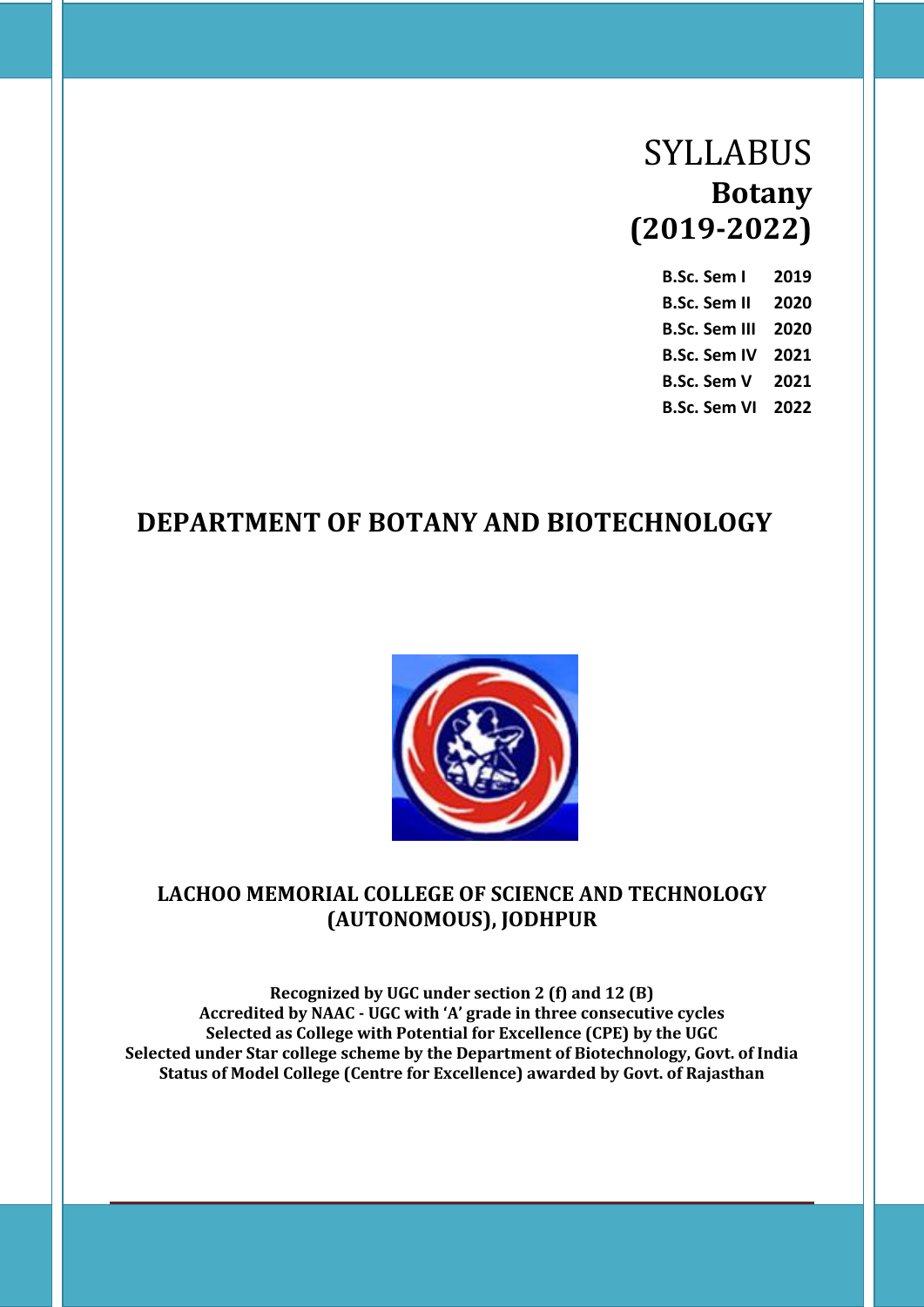| Code            | Description                                                                                | Pd/Week        |     | Exam           | $CIA*$ | <b>ESE</b> | Total |
|-----------------|--------------------------------------------------------------------------------------------|----------------|-----|----------------|--------|------------|-------|
|                 |                                                                                            | Th.            | Pr. | (hours)        |        |            |       |
| <b>BSBO 111</b> | <b>ALGAE, LICHENS AND</b><br><b>BRYOPHYTES</b>                                             | $\overline{3}$ |     | 3              | 20     | 80         | 100   |
| <b>BSBO 112</b> | MYCOLOGY, MICROBIOLOGY<br>AND PHYTOPATHOLOGY                                               | 3              |     | 3              | 20     | 80         | 100   |
| <b>BSBO 121</b> | <b>PRACTICAL</b>                                                                           |                | 6   | $\overline{3}$ | 20     | 80         | 100   |
|                 |                                                                                            |                |     |                |        |            |       |
| <b>BSBO 211</b> | <b>PTERIDOPHYTES</b>                                                                       | $\mathfrak{Z}$ |     | $\overline{3}$ | 20     | 80         | 100   |
| <b>BSBO 212</b> | <b>GYMNOSPERMS AND</b><br><b>PALAEOBOTANY</b>                                              | 3              |     | 3              | 20     | 80         | 100   |
| <b>BSBO 221</b> | <b>PRACTICAL</b>                                                                           |                | 6   | $\overline{3}$ | 20     | 80         | 100   |
|                 |                                                                                            |                |     |                |        |            |       |
| <b>BSBO 311</b> | ANATOMY OF ANGIOSPERMS,<br><b>ECONOMIC BOTANY AND</b><br><b>ETHNOBOTANY</b>                | 3              |     | 3              | 20     | 80         | 100   |
| <b>BSBO 312</b> | <b>CELL AND MOLECULAR</b><br><b>BIOLOGY</b>                                                | $\overline{3}$ |     | 3              | 20     | 80         | 100   |
| <b>BSBO 321</b> | <b>PRACTICAL</b>                                                                           |                | 6   | $\overline{3}$ | 20     | 80         | 100   |
|                 |                                                                                            |                |     |                |        |            |       |
| <b>BSBO 411</b> | <b>TAXONOMY AND</b><br><b>EMBRYOLOGY OF</b><br><b>ANGIOSPERMS</b>                          | 3              |     | 3              | 20     | 80         | 100   |
| <b>BSBO 412</b> | CYTOGENETICS, GENETICS,<br>PLANT BREEDING,<br><b>EVOLUTION AND</b><br><b>BIOSTATISTICS</b> | 3              |     | 3              | 20     | 80         | 100   |
| <b>BSBO 421</b> | <b>PRACTICAL</b>                                                                           |                | 6   | $\overline{3}$ | 20     | 80         | 100   |
|                 |                                                                                            |                |     |                |        |            |       |
| <b>BSBO 511</b> | PLANT PHYSIOLOGY AND<br><b>BIOCHEMISTRY</b>                                                | $\overline{3}$ |     | 3              | 20     | 80         | 100   |
| <b>BSBO 512</b> | PLANT TISSUE CULTURE                                                                       | 3              |     | $\overline{3}$ | 20     | 80         | 100   |
| <b>BSBO 521</b> | <b>PRACTICAL</b>                                                                           |                | 6   | 3              | 20     | 80         | 100   |
|                 |                                                                                            |                |     |                |        |            |       |
| <b>BSBO 611</b> | <b>ECOLOGY AND</b><br>ENVIRONMENTAL BIOLOGY                                                | 3              |     | 3              | 20     | 80         | 100   |
| <b>BSBO 612</b> | RECOMBINANT DNA<br><b>TECHNOLOGY</b>                                                       | 3              |     | 3              | 20     | 80         | 100   |
| <b>BSBO 621</b> | <b>PRACTICAL</b>                                                                           |                | 6   | $\overline{3}$ | 20     | 80         | 100   |

#### **TEACHING AND EXAMINATION SCHEME BOTANY (as one of the subject)**

**\*CIA for practical includes marks for practical record, regularity, practical skills & viva voce**

**(as applicable).**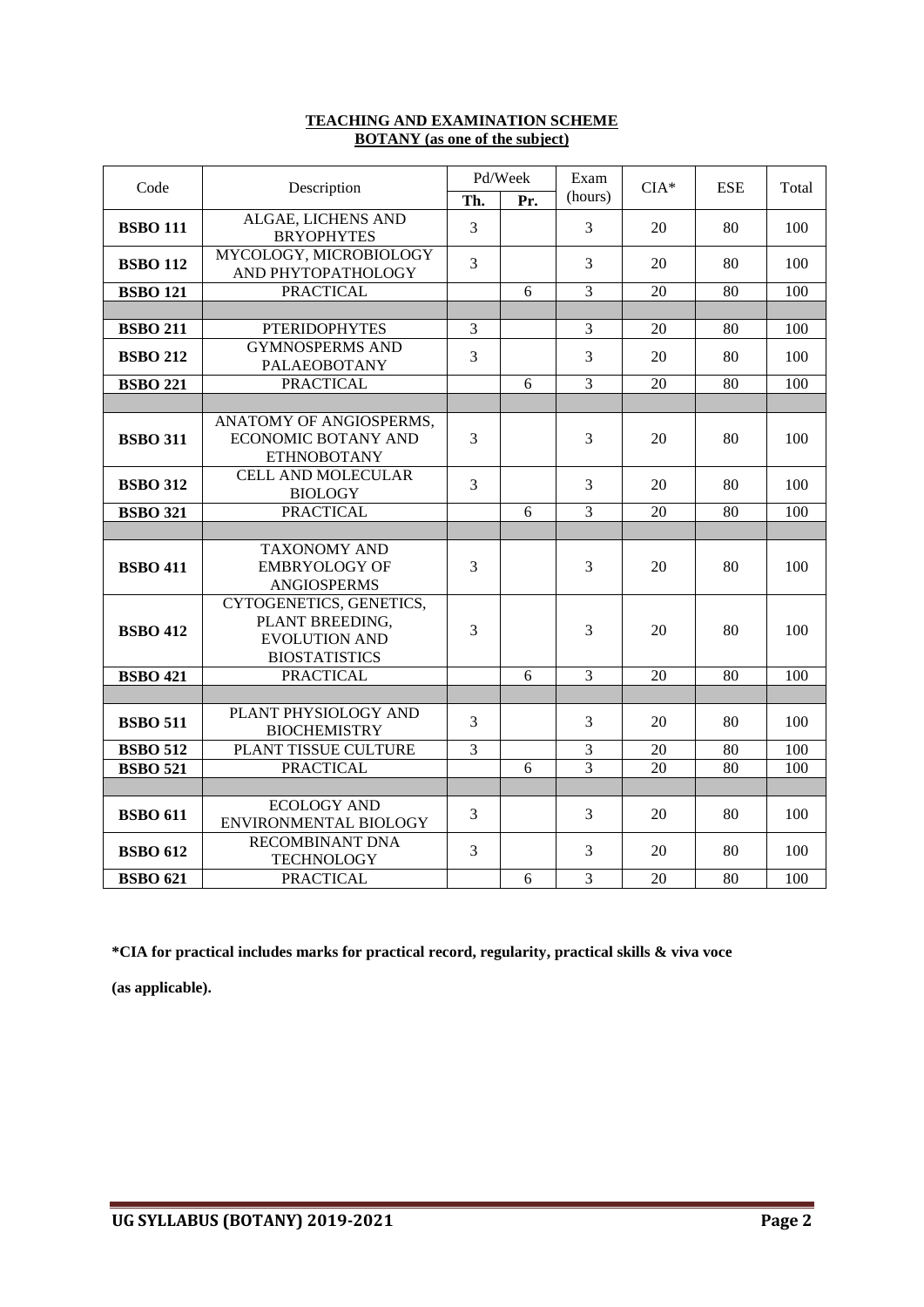#### **PAPER CODE & NOMENCLATURE IN BOTANY (as one of the subject in UG programme):**

BSBO 111: ALGAE, LICHENS AND BRYOPHYTES BSBO 112: MYCOLOGY, MICROBIOLOGY AND PHYTOPATHOLOGY BSBO 121: PRACTICAL

BSBO 211: PTERIDOPHYTES BSBO 212: GYMNOSPERMS AND PALAEOBOTANY BSBO 221: PRACTICAL

BSBO 311: ANATOMY OF ANGIOSPERMS, ECONOMIC BOTANY AND ETHNOBOTANY BSBO 312: CELL AND MOLECULAR BIOLOGY BSBO 321: PRACTICAL

BSBO 411: TAXONOMY AND EMBRYOLOGY OF ANGIOSPERMS BSBO 412: CYTOGENETICS, GENETICS, PLANT BREEDING, EVOLUTION AND **BIOSTATISTICS** BSBO 421: PRACTICAL

BSBO 511: PLANT PHYSIOLOGY AND BIOCHEMISTRY BSBO 512: PLANT TISSUE CULTURE BSBO 521: PRACTICAL

BSBO 611: ECOLOGY AND ENVIRONMENTAL BIOLOGY BSBO 612: RECOMBINANT DNA TECHNOLOGY BSBO 621: PRACTICAL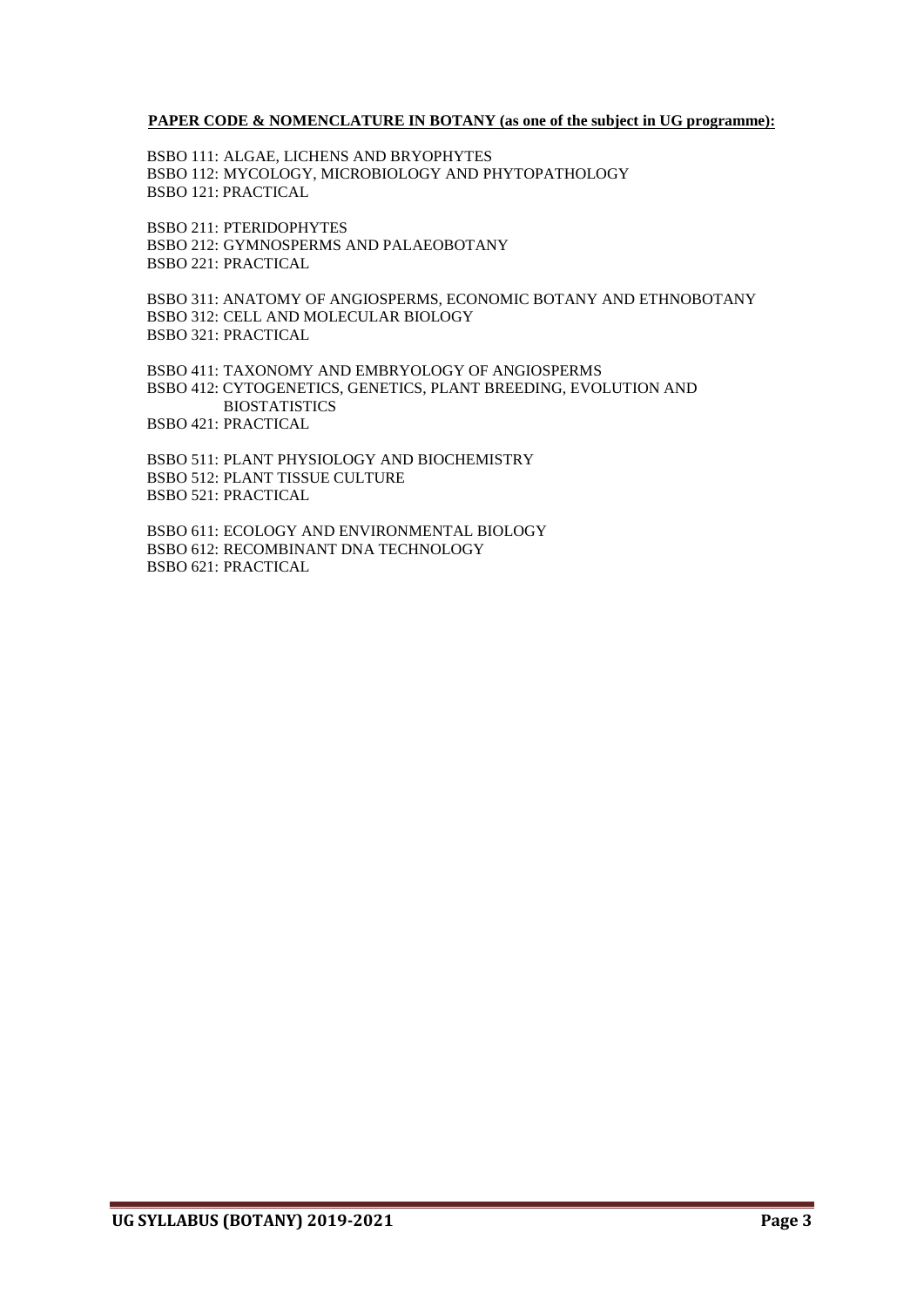#### **SEMESTER – I BSBO 111- ALGAE, LICHENS AND BRYOPHYTES**

#### **Unit I**

General characters of Algae: Variety of habitats, range of thallus structure, structure of a typical algal cell, modes of reproduction, types of life cycle. Classification of algae: outline of Fritsch's and Smith's classification; Economic importance of algae; Important features of Chlorophyceace, Structure and life cycle of *Volvox*, *Oedogonium* and *Coleochaete*.

#### **Unit II**

Important features of Charophyceace, Structure and life cycle of *Chara.* Important features of Xanthophyceae, Structure and life cycle of *Vaucheria*. Important features of Phaeophyceace, Structure and life cycle of *Ectocarpus* and Sargassum.

#### **Unit III**

Important Features and life history of Rhodophyceae, Structure and life cycle of *Polysiphonia*. Lichens: Morphology of the two components; biological, ecological and economic importance. Vegetative multiplication methods with special reference to *Parmelia* and *Usnea*.

#### **Unit IV**

Bryophytes: General characters, alternation of generations and classification. Characters and classification of Hepaticopsida, morphology and life history of *Riccia, Marchantia* and *Plagiochasma*.

#### **Unit V**

Characters and classification of Anthocerotopsida, morphology and life history of *Anthoceros;* Characters and classification of Bryopsida, morphology and life history of *Sphagnum.*

- 1. Trivedi, PS & Pandey, SN 2009, *A Textbook of Botany* Vol. I, 11<sup>th</sup> edn, Vikas Pub. House Pvt. Ltd., New Delhi.
- 2. Puri, P 2007, *Bryophytes,* 3 rd edn, Atmaram and Sons, New Delhi.
- 3. Sharma, OP 2014, *Series on Diversity of Microbes & Cryptogams: Bryophyta*, Tata McGraw Hill Education (India) Pvt. Ltd.
- 4. Singh, V, Pande, PC & Jain, DK 2014, *A Textbook of Botany*, 4<sup>th</sup> edn, Rastogi Publications, Meerut.
- 5. Vashishta, BR, Singh, VP & Sinha, AK 2014, *Botany for Degree Students- Algae*, S. Chand and Co. Ltd., New Delhi.
- 6. Vashishta, BR, Sinha, AK & Kumar, A, 2011, *Botany for Degree Students - Bryophyta*, S. Chand and Co. Ltd, New Delhi.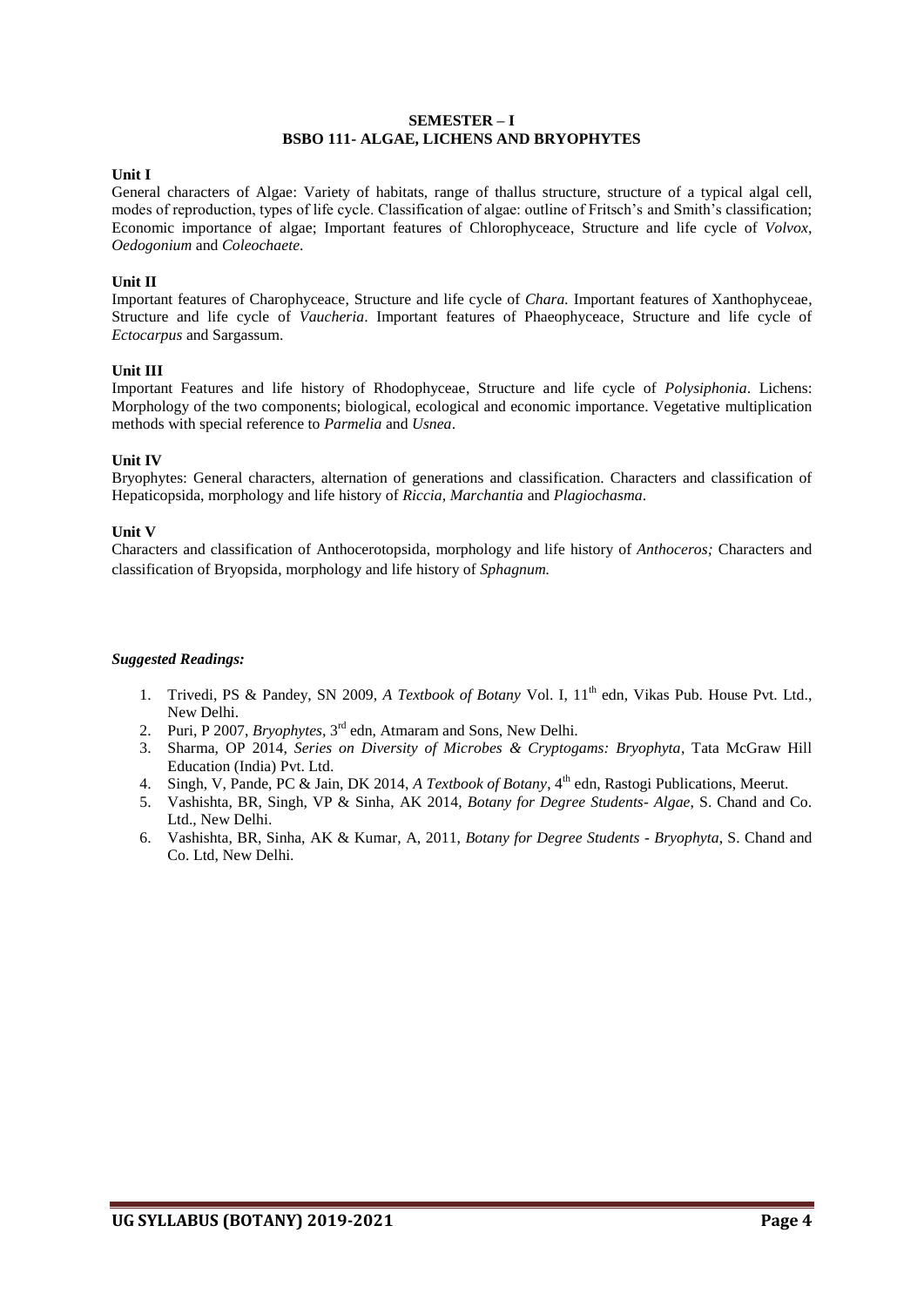#### **BSBO 112- MYCOLOGY, MICROBIOLOGY AND PHYTOPATHOLOGY**

#### **Unit I**

General characters, classification and economic importance of fungi. Important features and life history of Mastigomycotina- *Albugo,* Zygomycotina- *Rhizopus;* Ascomycotina- *Saccharomyces* and *Aspergillus.*

#### **Unit II**

Important features and life history of Basidiomycotina - *Ustilago, Puccinia, Agaricus*. Cultivation of mushrooms. Important features and life history of Deuteromycotina - *Alternaria.*

#### **Unit III**

Viruses: Chemical and physical nature, structure, multiplication and transmission of plant viruses. Tobacco mosaic virus and Yellow vein mosaic virus disease. General account of AIDS.

#### **Unit IV**

Bacteria - Structure, nutrition, cell division, reproduction and economic importance; Cyanobacteria - Life history of *Nostoc* and *Oscillatoria,* Role of cyanobacteria in nitrogen fixation; General account and biology of mycoplasma and phytoplasma.

#### **Unit V**

Principles of Plant Pathology, Koch's postulates; Causes, symptoms, disease cycle and control measures of Green ear disease of bajra, Loose smut of wheat, Black rust of wheat, Citrus canker and Little leaf of brinjal; Principles of integrated plant disease management.

- 1. Alexopoulos, CJ & Mims, CW & Blackwell, MM 2007, *Introductory Mycology*, 4<sup>th</sup> edn, John Wiley and Sons, New York, US.
- 2. Dube, HC 2012, *Fungi*, 4<sup>th</sup> edn, Rastogi Publication, Meerut.
- 3. Dube, HC 2018, *Modern Plant Pathology*, 2<sup>nd</sup> edn, Abe books Pvt. Ltd.
- 4. Kaushik, P 2011, *Microbiology*, Emkay Publication.
- 5. Mehrotra, RS & Aneja, KR, 2015, *An Introduction to Mycology*, New Age International Publishers.
- 6. Pathak, VN 2000, *Fundamentals of Plant Pathology*, Agro Botanica.
- 7. Pelczar, MJ Jr, Chan, ECS & Krieg, NR 2001, *Microbiology: An Application Based Approach*, Tata McGraw Hill.
- 8. Sharma, PD 2012, *Microbiology and Plant Pathology*, Rastogi Publications, Meerut.
- 9. Singh, V, Pandey, PC & Jain, DK 2014, *A Text Book of Botany*, Rastogi Publications, Meerut.
- 10. Vashihsta, BR & Sinha, AK 2016, *Botany for Degree Students: Fungi*, S. Chand & Co. Ltd., New Delhi.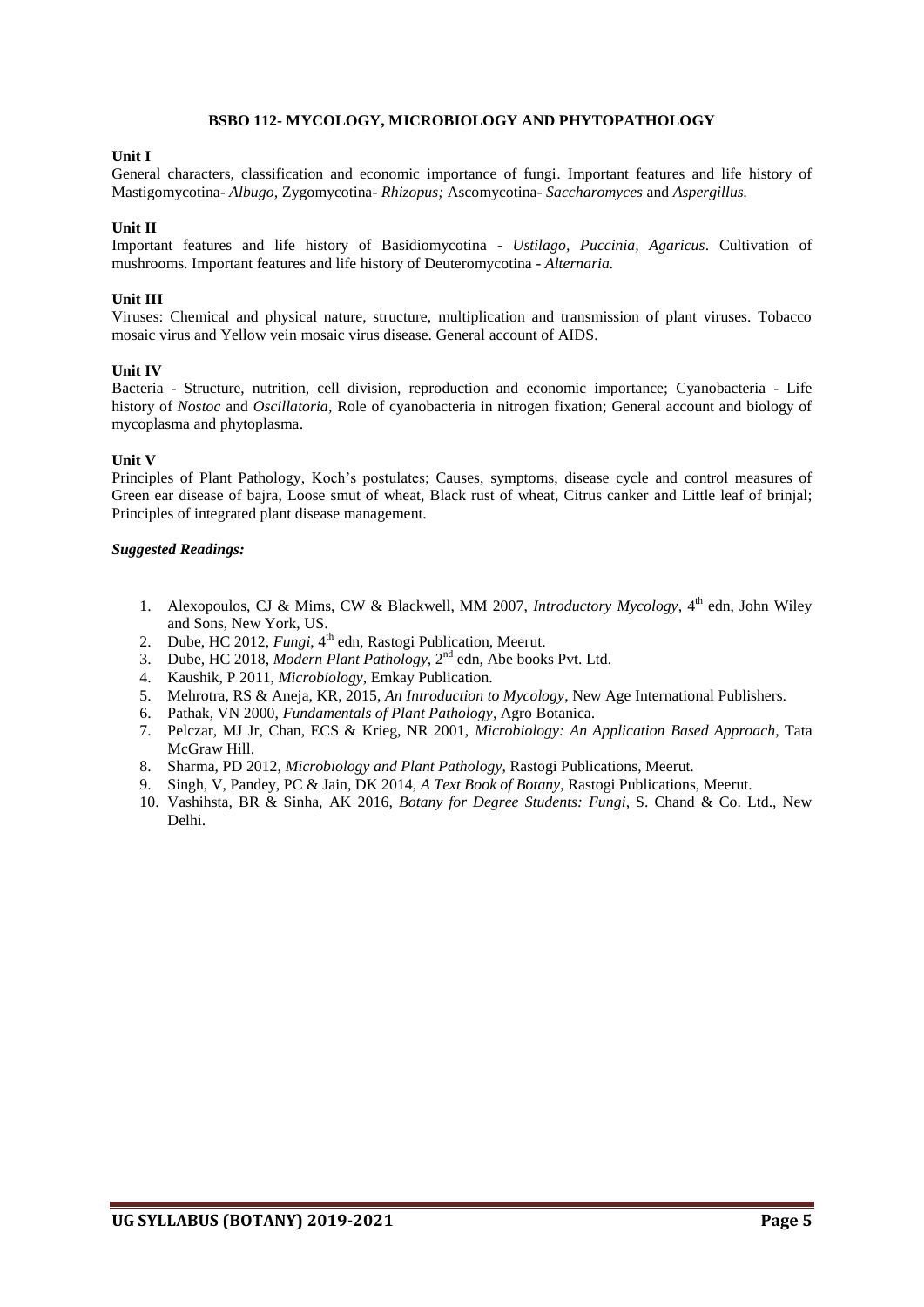#### **SUGGESTED LABORATORY EXERCISES:**

Microscopic preparation and study of the following:

**i. Material A - Algae:** *Volvox, Oedogonium, Coleochaete, Chara, Vaucheria, Ectocarpus, Sargassum* and *Polysiphonia*

**ii. Material B - Bryophyta:** *Riccia, Marchantia, Plagiochasma, Anthoceros* and *Sphagnum.*

**iii. Material C - Fungi:** *Albugo, Rhizopus, Saccharomyces, Aspergillus, Ustilago (Teleutospores), Puccinia, Agaricus* and *Alternaria*

**iv. Material D - Microbiology**: Bacteria (Gram's staining), *Nostoc* and *Oscillatoria*

#### **SPOTS: ( Three from each theory paper )**

- 1. Slide/ photograph/ specimen/ Model of any Alga from the above mentioned list.
- 2. Slide/ photograph/ specimen/ Model of any Bryophyte from the above mentioned list.
- 3. Slide/ photograph/ specimen/ Model of any Fungus from the above mentioned list.
- 4. Slide/ photograph/ specimen/ Model of any of the following from Microbiology:
	- i. Disease symptoms (photograph/ specimen) caused by TMV and YMV.
	- ii. Root Nodule<br>iii. *Nostoc* and *C*
	- *Nostoc* and *Oscillatoria*.
- 5. Lichens: Types on the basis of morphology.
- 6. Plant Pathology**:** Study of symptoms (specimen / photograph) of the following diseases:
	- i. Green ear disease of bajra
	- ii. Loose smut of wheat
	- iii. Citrus canker
	- iv. Black rust of wheat
	- v. Little leaf of brinjal.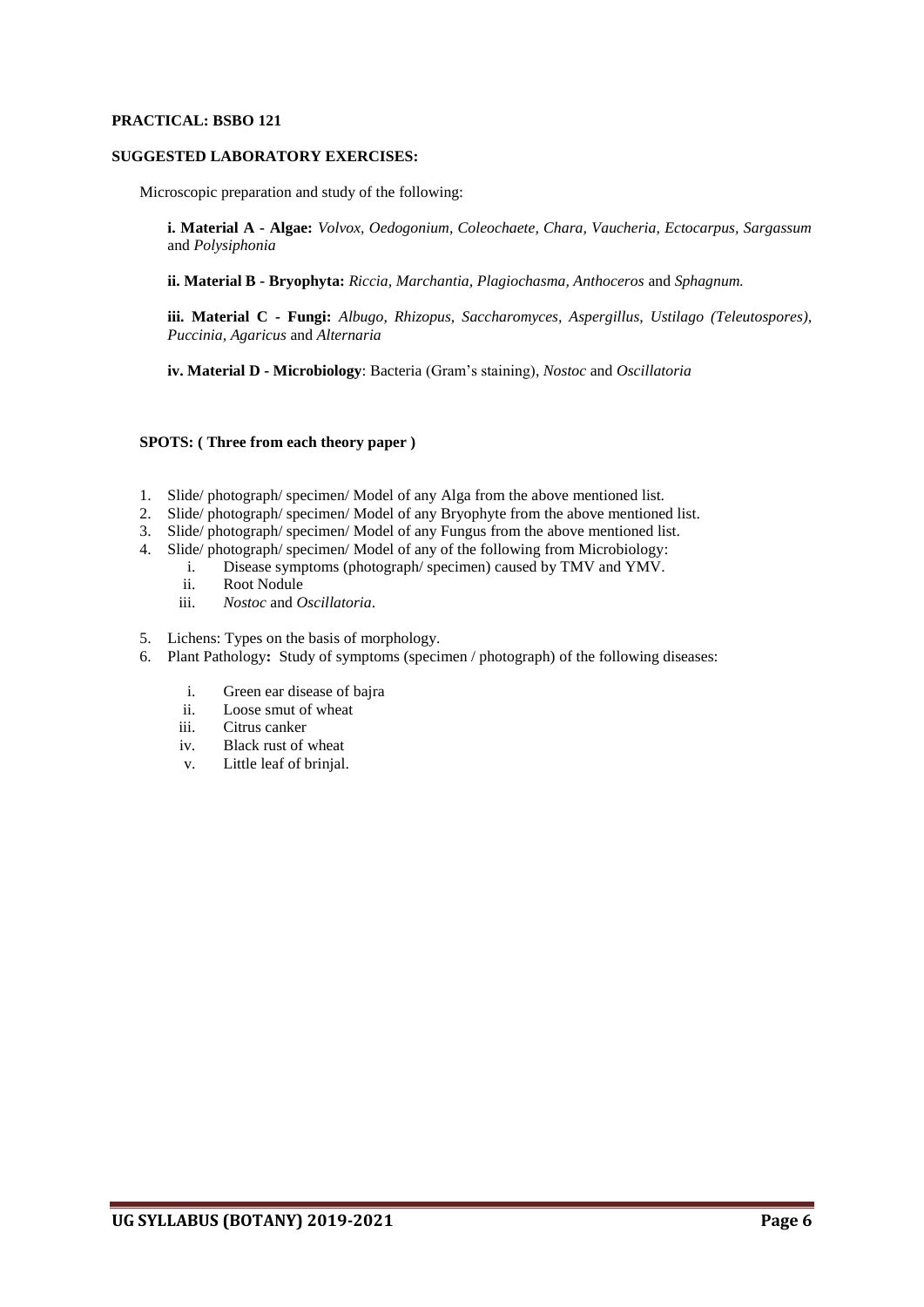#### **LACHOO MEMORIAL COLLEGE OF SCIENCE & TECHNOLOGY (AUTONOMOUS) JODHPUR, RAJASTHAN** UG PRACTICAL EXAMINATION SEMESTER- I **Botany (BSBO 121)**

1. Make suitable preparation of material 'A', 'B', 'C' and 'D'. Identify and comment upon your

**Time: 3 hours** Max. Marks: 80

# preparation. Leave your preparation for inspection. **Material 'A'** 12 **Material 'B'** 12 **Material 'C'** 12 **Material 'D'** 10 2. Identify and comment upon the spots from '1' to '6': 6  $\times$  4 = 24 1. \_\_\_\_\_\_\_\_\_\_\_\_\_\_\_\_\_\_\_\_\_\_\_\_\_\_\_\_\_\_\_ 2. \_\_\_\_\_\_\_\_\_\_\_\_\_\_\_\_\_\_\_\_\_\_\_\_\_\_\_\_\_\_\_ 3. <u>\_\_\_\_\_\_\_\_\_\_\_\_\_\_\_\_\_\_\_\_\_\_\_\_\_\_\_\_\_\_\_\_\_</u> 4. <u>\_\_\_\_\_\_\_\_\_\_\_\_\_\_\_\_\_\_\_\_\_\_\_\_\_\_\_\_\_\_\_\_\_\_</u> 5. \_\_\_\_\_\_\_\_\_\_\_\_\_\_\_\_\_\_\_\_\_\_\_\_\_\_\_\_\_\_\_  $6.$

 $3. \text{Viva-voce}$  10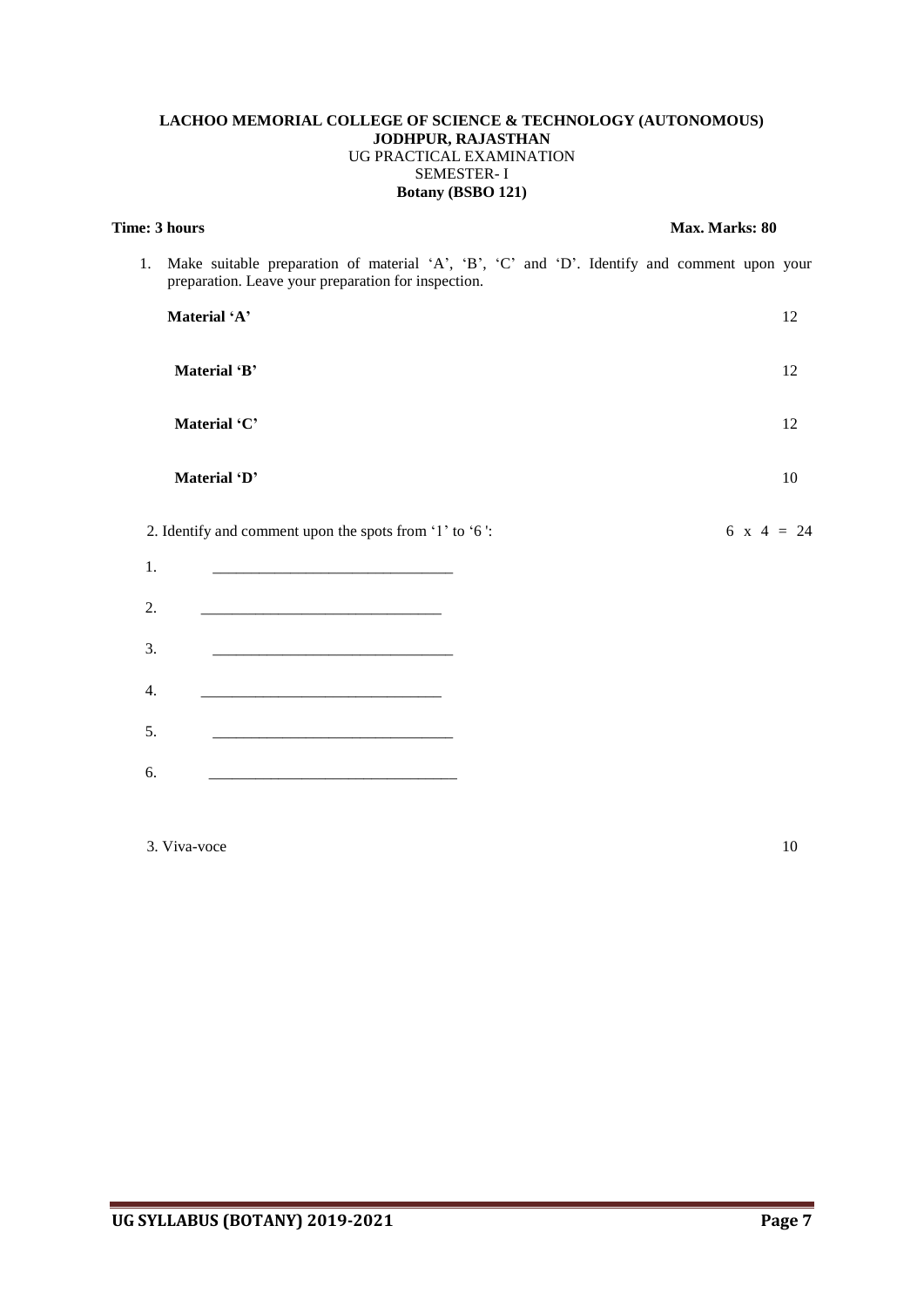#### **SEMESTER – II BSBO 211- PTERIDOPHYTES**

#### **Unit I**

General characters, life cycle patterns, affinities and Riemers (1954) classification of Pteridophytes, Important Characteristics of Psilopsida, Lycopsida, Sphenopsida and Pteropsida, Economic importance of Pteridophytes; Stelar systems in Pteridophyta.

#### **Unit II**

*Psilotum*: External morphology; Internal structure of rhizome, aerial shoot and leaf.

Reproduction: Vegetative and by spores Structure and development of synangium, structure and development of sporangium, gametophyte, antheridium, archegonium and embryo.

*Lycopodium*: External morphology, Internal structure of root, stem and leaf.

Reproduction: Vegetative and by spores, Structure of strobilus; structure and development of gametophyte, antheridium, archegonium and embryo, types of gametophyte.

#### **Unit III**

*Selaginella*: External morphology, Internal structure of root, stem, leaf and rhizophore, Morphological nature of rhizophore; Reproduction: Vegetative and by spores, Structure of strobilus; structure and development of sporangium, male and female gametophyte, archegonium and embryo.

Heterospory and origin of seed habit.

#### **Unit IV**

*Equisetum*: External morphology, Internal structure of aerial shoot (internode and node), rhizome and root. Reproduction: Vegetative and by spores, Structure of strobilus; structure and development of sporangium, gametophyte, antheridium, archegonium and embryo.

*Adiantum*: External morphology, Internal structure of root, rhizome, petiole and pinna. Reproduction: Structure of sporophyll; development of antheridium, archegonium and embryo.

#### **Unit V**

*Marsilea*: External morphology, Internal structure of rhizome, petiole, root and lamina. Reproduction: Vegetative and by spores, wall structure and vascular system of sporocarp, HLS, VTS and VLS of sporocarp, Development of sporocarp and sporangium, dehiscence of sporocarp, morphological nature of sporocarp; development of male gametophyte, female gametophyte and embryo.

*Azolla*: External morphology, Internal structure of rhizome, root and leaf. Reproduction: Vegetative and by spores, Structure and development of microsporocarp and microsporangium, development and structure of megasporocarp and megasporangium, development of archegonium and embryo.

- 1. Pandey, SN, Misra, SP & Trivedi PS 2015, *A Text Book of Botany* Vol. II, 13th edn, Vikas Publishing House Pvt. Ltd., New Delhi.
- 2. Parihar, NS 1996, *Biology and Morphology of Pteridophytes,* Central Book Depot, Allahabad.
- 3. Rashid, A 1999, An Introduction to Pteridophytes, 2<sup>nd</sup> edn, Vikas Publishing House Pvt Ltd, India.
- 4. Sharma, OP 2006, *Pteridophytes*, 2<sup>nd</sup> edn, Today and Tomorrow Publication.
- 5. Singh, V, Pandey, PC & Jain, DK 2018, *A Text Book of Botany*, Rastogi Publications, Meerut.
- 6. Sporne, KR 2018, *The Morphology of Pteridophytes: The Structure of Ferns & Allied Plants*, Creative Media Partners, LLC.
- 7. Vashishta, PC, Sinha, AK & Kumar, A 2014, *Botany for Degree Students: Pteridophyta*, S. Chand and Co., New Delhi.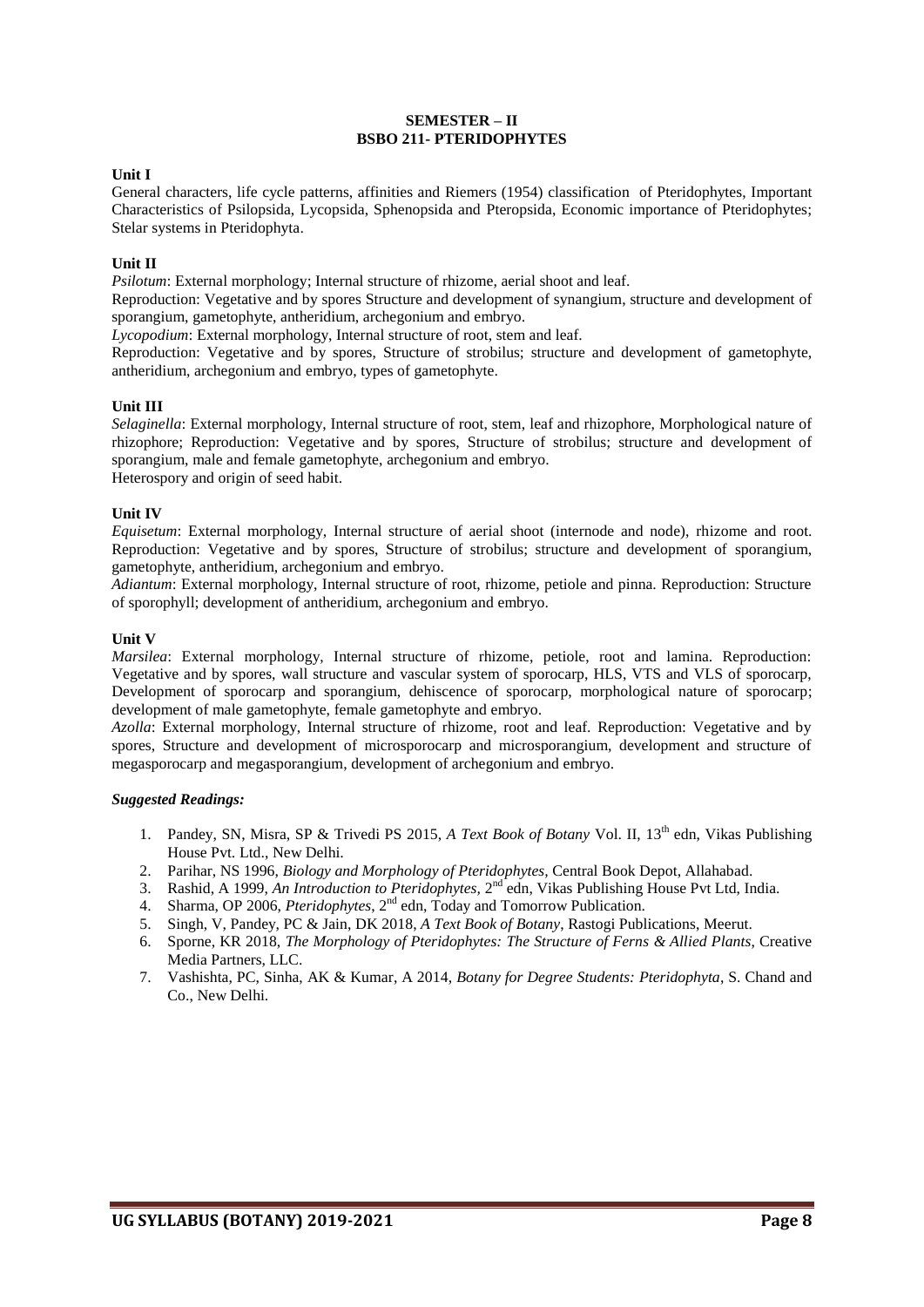#### **BSBO 212- GYMNOSPERMS AND PALAEOBOTANY**

#### **Unit I**

Characteristics of seed plants; General features of Gymnosperms and their classification. Affinities of Gymnosperms with Pteridophytes and Angiosperms; Economic importance of Gymnosperms.

#### **Unit II**

*Cycas*:Vegetative structure: Morphology and anatomy of root (normal and coralloid), stem (young and old), leaf (leaflet and rachis).

Reproductive structure: Mode of reproduction, morphology and anatomy of male cone, morphology of megasporophyll, development of microsporangium and male gametophyte, development of megasporangium and female gametophyte, development of archegonium, structure of ovule, fertilization, development of embryo, structure of seed and its germination.

#### **Unit III**

.

*Pinus*: Morphology and anatomy of root (young and old), stem (young and old) and needle.

Reproductive structure: Mode of reproduction, morphology and anatomy of male cone, morphology of megasporophyll, development of microsporangium and male gametophyte, development of megasporangium and female gametophyte, development of archegonium, structure of ovule, fertilization, development of embryo, polyembryony, structure of seed and its germination.

#### **Unit IV**

*Ephedra*: Vegetative structure: Morphology and anatomy of root, stem, leaf.

Reproductive structure: Morphology and anatomy of male and female cone. Morphology of megasporophyll, development of microsporangium and male gametophyte, development of megasporangium and female gametophyte, development of archegonium, structure of ovule, fertilization, development of embryo, structure of seed and its germination.

#### **Unit V**

Geological time scale, fossilization and types of fossils; Techniques for fossil study; Primitive land plant: *Rhynia*, Fossil Gymnosperm - *Williamsonia*.

- 1. Bhatnagar, SP & Moitra, A 2013, *Gymnosperms*, 5<sup>th</sup> edn, New Age International (P) Ltd, Publishers, New Delhi.
- 2. Biswas, C & Johri, BM 2004, *The Gymnosperms*, 2<sup>nd</sup> edn, Narosa Publishing House, New Delhi.
- 3. Pandey, SN, Misra, SP & Trivedi, PS 2016, *A Text Book of Botany –Vol.-II***,** 13 th edn, Vikas Publishing House Pvt Ltd., New Delhi.
- 4. Singh, V, Pande, PC & Jain, DK 2018, *A Text Book of Botany*, 6<sup>th</sup> edn, Rastogi Publications, Meerut.
- 5. Sporne, KR 2015, *The Morphology of Gymnonsperms*, B.Y. Publ. Pvt., Bombay.
- 6. Stewart, WN & Rothwell, GW 2010, *Palaeobotany and Evolution of Plants*, 2<sup>nd</sup> edn, Cambridge University Press, U.K.
- 7. Taylor, TN 1981, *Palaeobotany: An Introduction to Fossil Plant Biology*. McGraw-Hill Book Co. Inc., New York.
- 8. Vashishta, PC, Sinha, AK & Kumar, A 2010, *Botany for Degree Students Gymnosperms*, 5<sup>th</sup> edn, S. Chand and Company Ltd., New Delhi.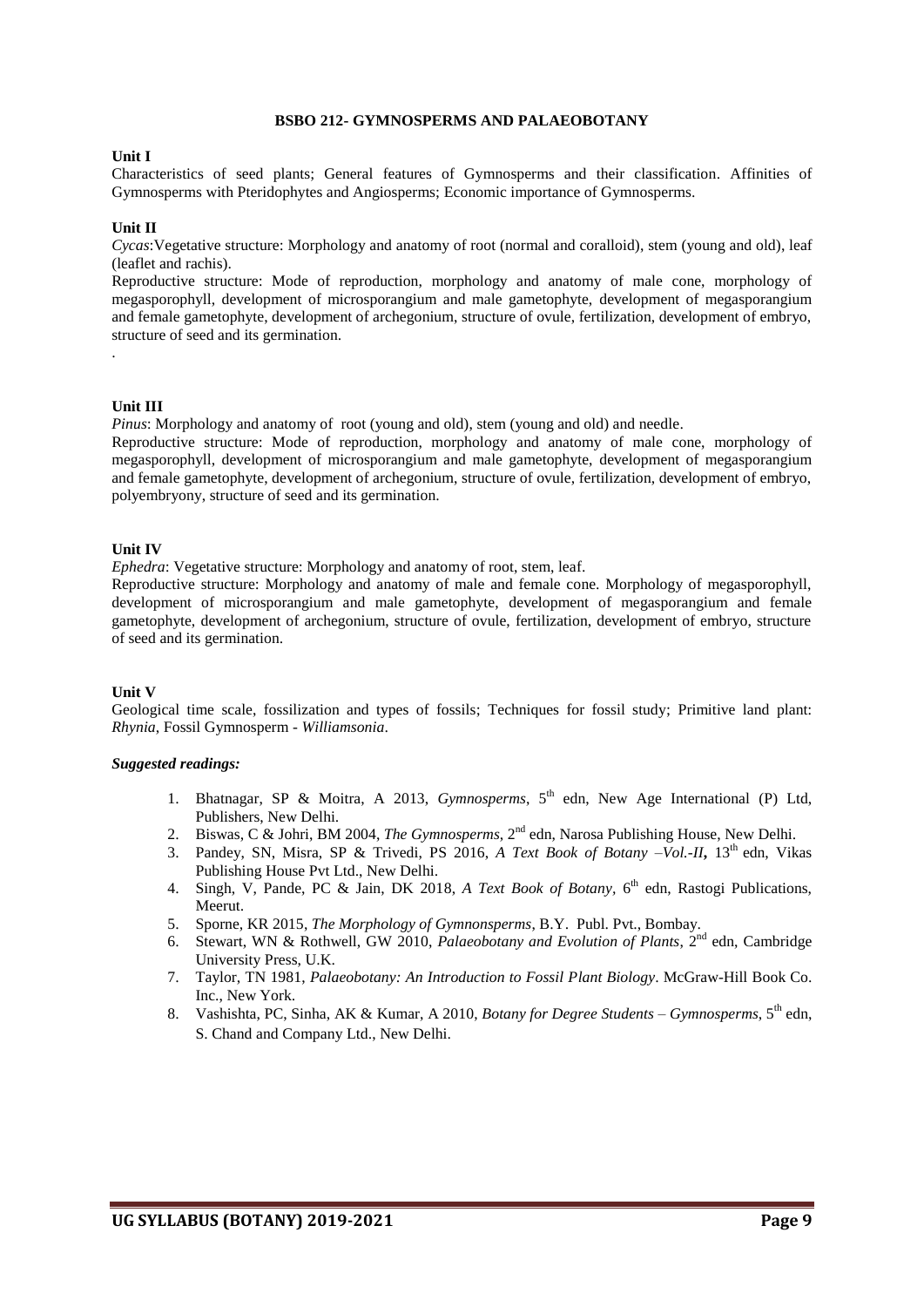#### **SUGGESTED LABORATORY EXERCISES:**

#### **Pteridophytes: (Material A- Vegetative Part, Material B- Reproductive Part)**

- 1. *Psilotum*–External Morphology (photograph / specimen/model).
- 2. *Lycopodium* External Morphology, T.S. of stem and L.S. of cone.
- 3. *Selaginella* External Morphology, T.S. of stem and L.S. of cone.
- 4. *Equisetum* -External Morphology, T.S. of stem (internode), T.S. and L.S. of cone.
- 5. *Marsilea* -External Morphology, T.S. of rhizome, T.S. of petiole and H. L.S. of sporocarp.
- 6. *Adiantum* External Morphology and T. S. of sporophyll.
- 7. *Azolla* External Morphology.

#### **Gymnosperms: (Material C- Vegetative Part, Material D- Reproductive Part)**

- 1. *Cycas*: T.S. of normal root (Permanent slide only), T.S. of coralloid root, T.S. of rachis and V.T.S. of leaflet; microsporophyll and megasporophyll (specimens / slides).
- 2. *Pinus*: External Morphology, V.T.S. of needle, T.S. of stem (slide only), W. M. of pollen grains; male and female cones (specimens / slides).
- 3. *Ephedra*: External Morphology, T.S. of stem, mounting of male flower and L.S. of female reproductive part.

#### **SPOTS**: **(Three from each theory paper)**

Slides/ Specimens/ Photographs of **Material - A, B, C** and **D**

Slide/ Specimens/ Photographs of the following fossils:

- 1. *Rhynia*
- *2. Williamsonia*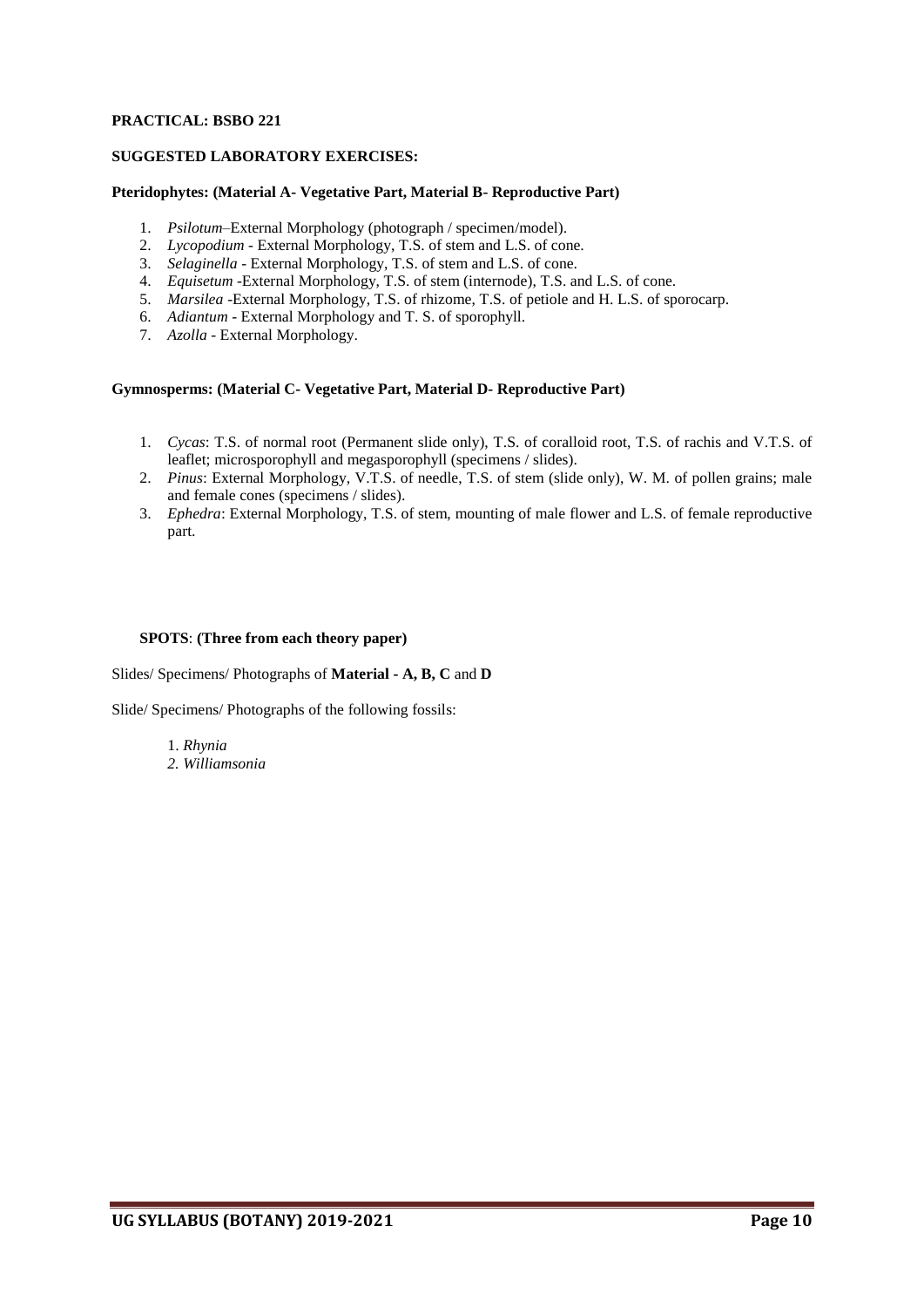### **LACHOO MEMORIAL COLLEGE OF SCIENCE & TECHNOLOGY (AUTONOMOUS) JODHPUR, RAJASTHAN** UG PRACTICAL EXAMINATION SEMESTER- II

#### **Botany (BSBO 221)**

**Time: 3 hours** Max. Marks: 80

#### 1. Cut a T. S. of **material 'A'** and make double stained temporary mount of the same. Draw labeled diagram. Identify the material, giving reasons. Leave your preparation for inspection.

**Material 'A'** 16

- 2. Make a suitable preparation of the reproductive part of **material 'B'** Draw labeled diagram. Identify and comment upon the features of interest. Leave your preparation for inspection.
- **Material 'B'** 07
- 3. Cut a T. S. of **material 'C'** and make double stained temporary mount of the same. Draw labeled diagram. Identify the material, giving reasons. Leave your preparation for inspection.

**Material 'C'** 16

4. Make a suitable preparation of the reproductive part of the **material 'D'** Draw labeled diagram. Identify and comment upon the features of interest. Leave your preparation for inspection.

| Material 'D' |  |
|--------------|--|
|--------------|--|

- 5. Identify and comment upon the spots from '1' to '6': 6 $\frac{4}{5}$  6x 4= 24 1. \_\_\_\_\_\_\_\_\_\_\_\_\_\_\_\_\_\_\_\_\_\_\_\_\_\_\_\_\_\_\_ 2. \_\_\_\_\_\_\_\_\_\_\_\_\_\_\_\_\_\_\_\_\_\_\_\_\_\_\_\_\_\_\_ 3. \_\_\_\_\_\_\_\_\_\_\_\_\_\_\_\_\_\_\_\_\_\_\_\_\_\_\_\_\_\_\_ 4. \_\_\_\_\_\_\_\_\_\_\_\_\_\_\_\_\_\_\_\_\_\_\_\_\_\_\_\_\_\_\_  $5.$ 
	- $6.$
- 6. Viva-voce 10

07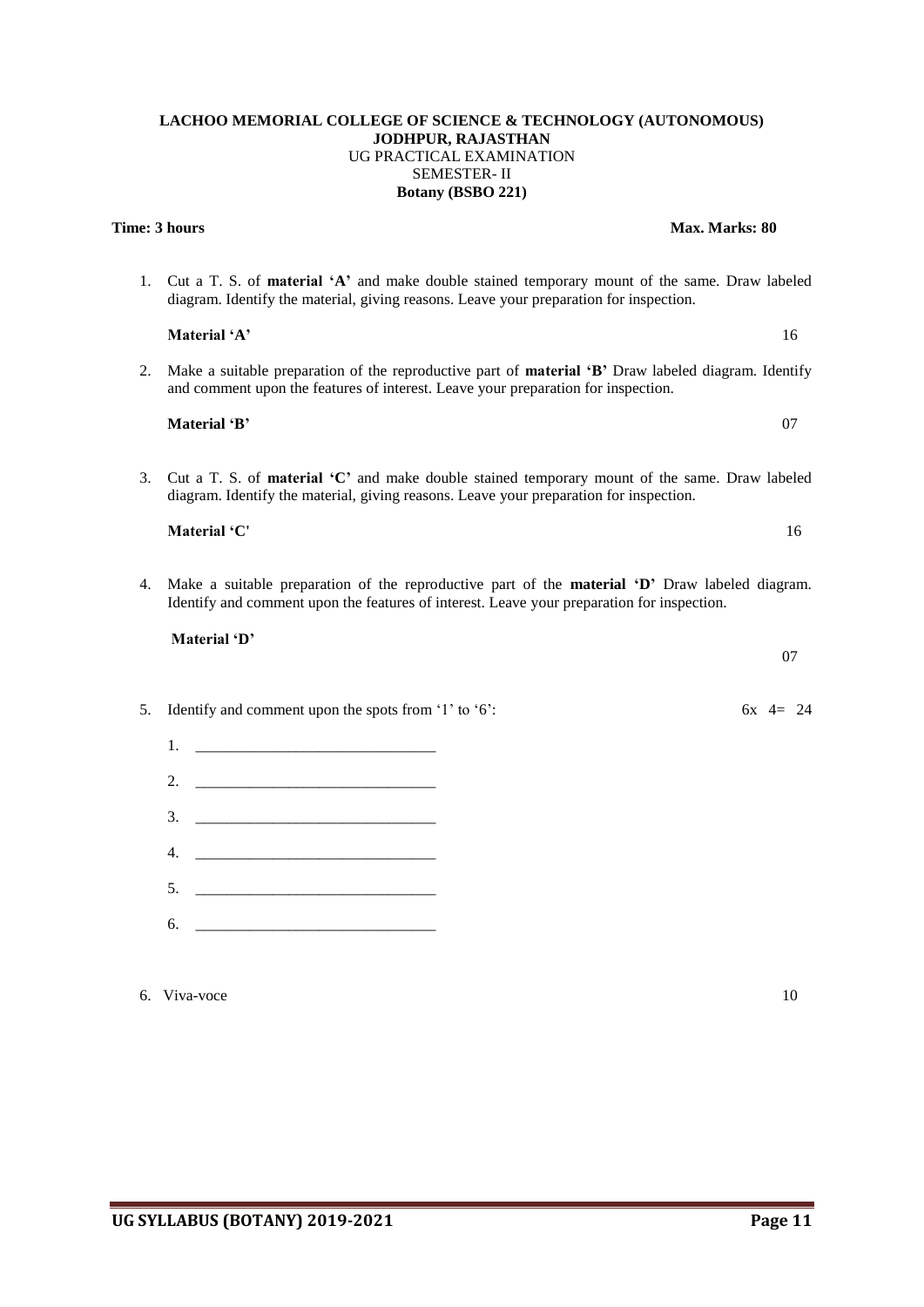#### **SEMESTER-III**

#### **BSBO 311: ANATOMY OF ANGIOSPERMS, ECONOMIC BOTANY AND ETHNOBOTANY**

#### **Unit I**

Anatomy of Angiosperms: Root system; Root apical meristem; differentiation of primary and secondary tissues and their roles; structural modification for storage, respiration, reproduction and for interaction with microbes.

#### **Unit II**

Shoot system: The shoot apical meristem and its histological organization; vascularization of primary shoot in monocotyledons and dicotyledons; cambium and its functions; Characteristics of normal secondary growth, differentiation of secondary xylem, characteristics of growth rings, sapwood and heart wood; differentiation of secondary phloem - structure, function relationship; Periderm.

#### **Unit III**

Normal primary structure in dicot (*Helianthus, Cucurbita*) and monocot (*Zea mays*) stem. Anamolous structure in dicot (*Boerhavia, Nyctanthus, Bignonia, Casuarina, Leptadenia, Salvadora*) and monocot (*Dracaena*) stem. Leaf: Internal structure in relation to photosynthesis and water loss; adaptations to water stress; senescence and abscission.

#### **Unit IV**

Economic Botany: Origin, botany, cultivation and uses of Cereals – Bajra and wheat; Fibre - cotton; Vegetable oils-groundnut and mustard; Beverages- Tea and coffee; Plantation crops: Rubber, Sugarcane and Coconut. General account of sources of firewood, timber and bamboos.

#### **Unit V**

Spices and Condiments - Cumin, Fenugreek, Capsicum, Fennel, Dill; Medicinal plants with special reference to Rajasthan - *Aloe, Asparagus, Commiphora, Boswellia, Pedalium, Plantago, Tribulus, Vitex, Cannabis and Withania;*

Ethnobotany - Introduction, Methods of Ethnobotanical studies (documentation, recordings specify) and traditional knowledge of plants used by tribals in western and south eastern Rajasthan.

- 1. Beck, CB 2010, *An Introduction to Plant Structure and Development: Plant Anatomy for the Twenty*  First Century, 2<sup>nd</sup> edn, Cambridge University Press.
- 2. Esau, K 2006, *Anatomy of Seed Plants*, 3<sup>rd</sup> edn, John Wiley & Sons, New York.
- 3. Fahn, A 1990, *Plant Anatomy*, 4<sup>th</sup> edn, Pergamon Press, Oxford.
- 4. Jain, AK 2016, *Indian Ethnobotany: Emerging Trends*, Scientific Publishers.
- 5. Jain, SK & Mudgal V 1999, *A Handbook of Ethnobotany*, BSMPS Publication.
- 6. Jain, SK (ed.) 2010, *Manual of Ethnobotany*, 2<sup>nd</sup> edn, Scientific Publisher, Jodhpur.
- 7. Kocchar, SL 2009, *Economic Botany in Tropics*, 3rd edn, Mac-Millan India Ltd., New Delhi.
- 8. Mauseth, JD 2008*, Plant Anatomy*, Blackbum Press.
- 9. Pandey, BP 2014, *A Text Book of Botany Angiosperms*, S. Chand & Company Ltd. Ram Nagar, New Delhi.
- 10. Sambamurthy, AVSS & Subramanyam, NS 2000, *Economic Botany of Crop Plants,* Asiatech.
- 11. Sharma, OP 1990, *Hill's Economic Botany*, Tata McGraw Hill Co., Ltd., New Delhi.
- 12. Singh, V, Pande, PC & Jain, DK 2014, *A Text Book of Botany Angiosperms*, 4<sup>th</sup> edn, Rastogi Publications, Meerut.
- 13. Singh, V & Pandey, R 1998, *Ethanobotany of Rajasthan*, Scientific Publishers.
- 14. Katewa, DD & Katewa, SS 2012, *A Textbook of Environmental Studies*, Cengage Publication.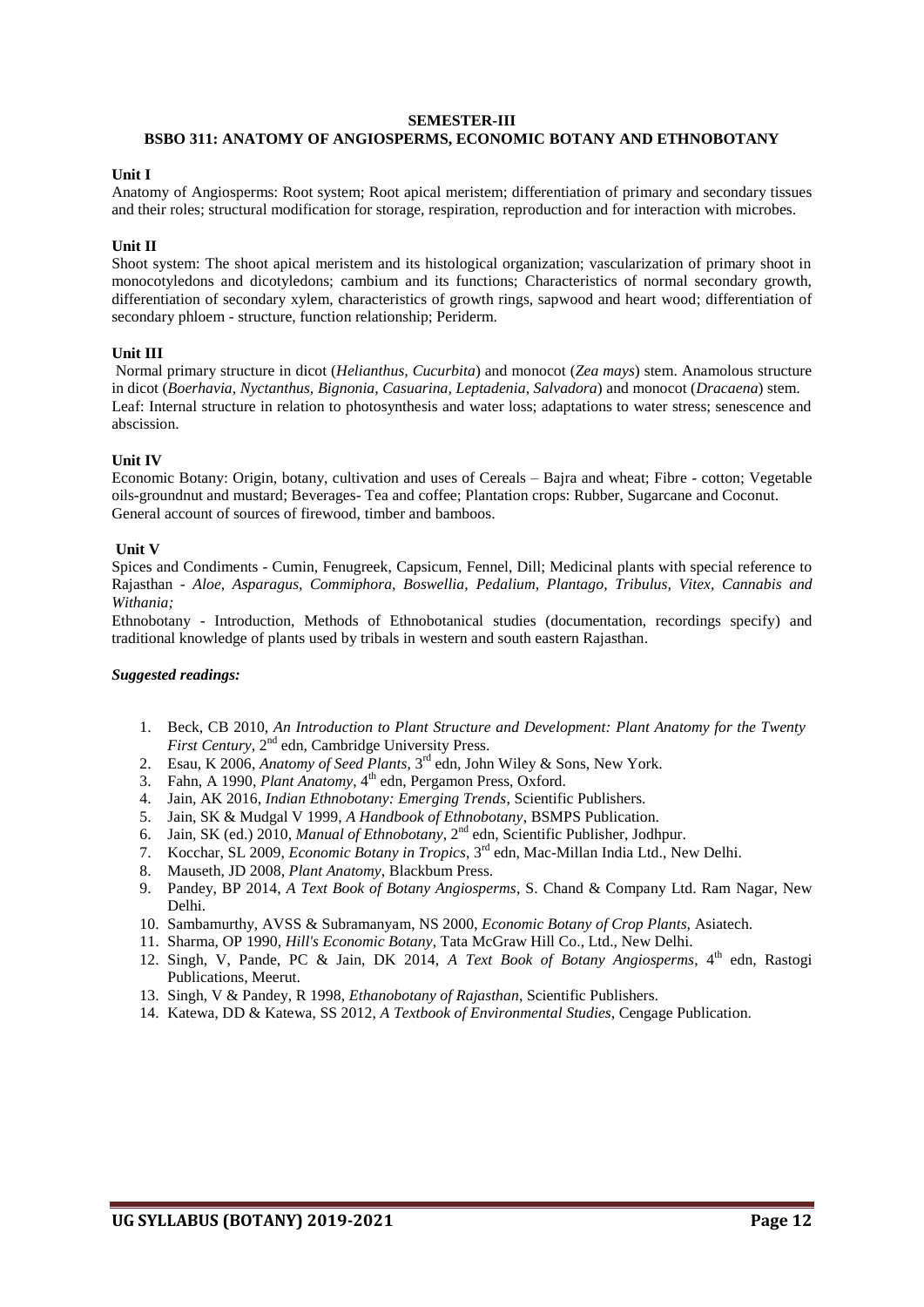#### **BSBO 312: CELL AND MOLECULAR BIOLOGY**

#### **Unit I**

Cell theory; prokaryotic and eukaryotic cell; cell organization: structure of a plant cell, cell wall, plasmodesmata, plasma membrane; mitosis, meiosis and cell cycle regulation.

#### **Unit II**

Structure and function of cell organelles: Plastid, Mitochondria, Endoplasmic reticulum, Golgi body, Ribosomes, Peroxisomes & Vacuole; Nucleus: Structure, nuclear pore complex, nucleolus and chromatin network.

#### **Unit III**

DNA the genetic material; Structure and different forms of DNA; Replication of DNA: Mode of replication, enzymes and proteins involved, replication fork, leading and lagging strand, Okazaki fragments; differences between prokaryotic and eukaryotic DNA replication; DNA damage and repair mechanisms.

#### **Unit IV**

Gene: definition and structure (Promoter, coding sequences, terminator). Prokaryotic and eukaryotic transcription: Transcription factors and machinery, RNA polymerases, regulatory elements; mechanism of transcription - formation of initiation complex, elongation, and termination, RNA processing (brief account).

#### **Unit V**

Translation: Prokaryotic translation; translation machinery; aminoacylation of t-RNA, formation of initiation complex, elongation and termination of translation; Regulation of gene expression in prokaryotes (operon concept) and basics of gene expression in eukaryotes.

- 1. Alberts, B, Johnson, A, Lewis, J, Raff, M, Roberts, K & Walter, P 2007, *Molecular Biology of the*  Cell, 5<sup>th</sup> edn, Garland Publishing Inc., New York.
- 2. Buchanan, BB, Gruissem, W, & Jones, RL (eds.) 2015, *Biochemistry and Molecular Biology of Plants*, American Society of Plant Physiologists, Maryland, USA and Wiley Blackwell.
- 3. Cooper, GM & Hausman, RE 2016, *The Cell: A Molecular Approach*, 7<sup>th</sup> edn, ASM Press and Sinauer Associates Inc, USA.
- 4. De, DN 2000, *Plant Cell Vacuoles: An Introduction*, CSIRO Publication, Collingwood, Australia.
- 5. Gupta, PK 2014, *A Textbook of Cell and Molecular Biology*, 4<sup>th</sup> edn, Rastogi Publications, Meerut
- 6. Karp, G, Iwasa, I & Marshall, W 2016, *Cell and Molecular Biology: Concepts and Experiments*, 8<sup>th</sup>edn, John Wiley & Sons Inc, USA.
- 7. Krebs, JE, Goldstein, ES & Kilparick ST 2014, *Lewin's Genes XI*, Jones & Bartlett Learning, Burlington, Massachusetts.
- 8. Lodish, H, Berk, A, Zipursky, SL, Matsudaira, P, Baltimore, D, & Darnell, JE 1999, *Molecular Cell*  Biology, 4<sup>th</sup> edn, W.H. Freeman and Company, New York.
- 9. Paolella, P 1997, *Introduction to Molecular Biology*, Tata McGraw Hill.
- 10. Powar, CB 2010, *Cell Biology*, Himalaya Publishing House.
- 11. Verma, PS & Agarwal VK 2015, *Cell Biology (Cytology, Biomolecules and Molecular Biology),* S. Chand & Company Ltd.
- 12. Rastogi, SC 2014, *Cell Biology*; 5<sup>th</sup> edn, New Age International (Pvt) Ltd.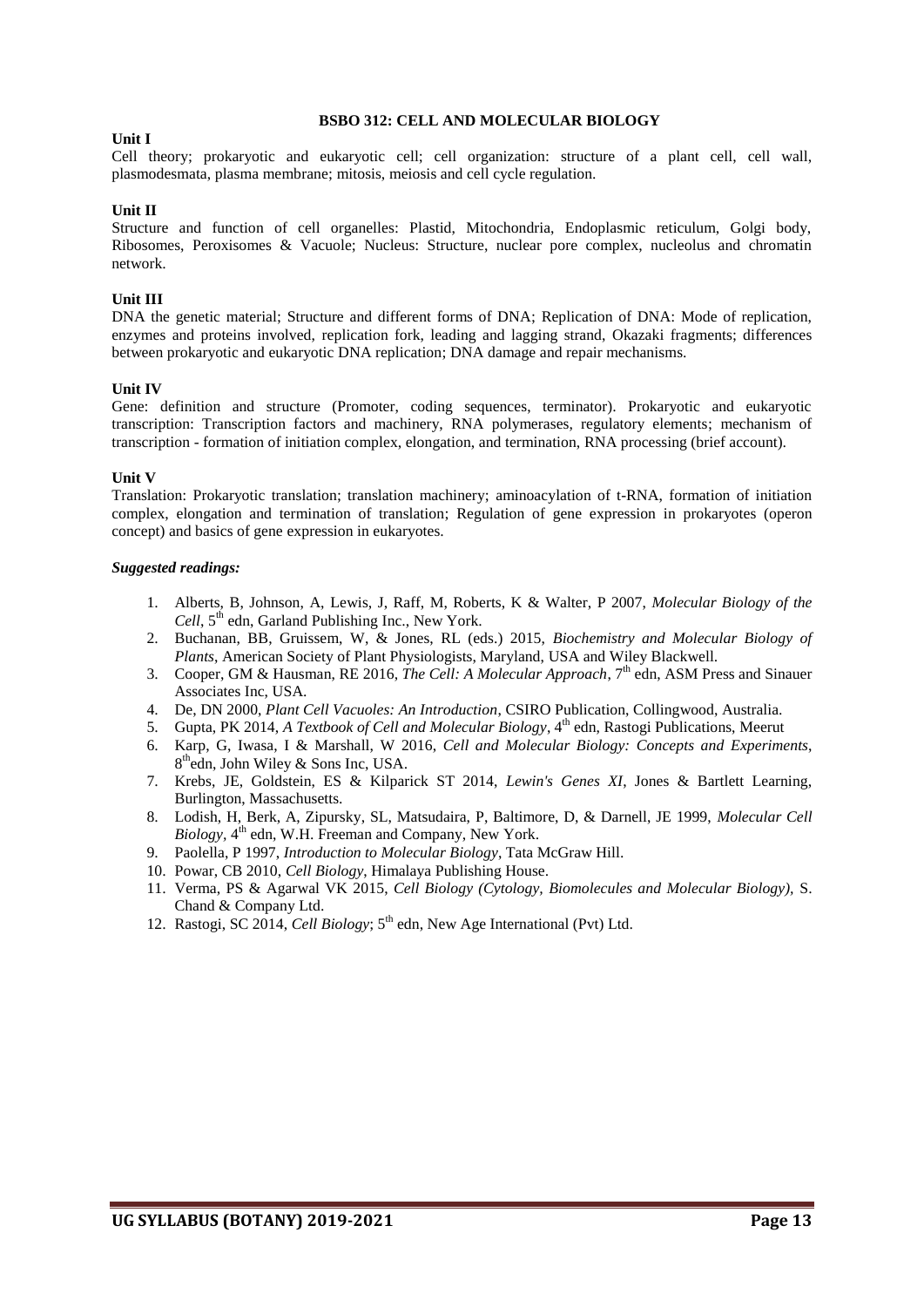#### **SUGGESTED LABORATORY EXERCISES:**

#### **Anatomy: (Material-A)**

- 1. Dicot Stem: *Helianthus*, *Nyctanthes, Bignonia, Salvadora, Leptadenia , Casuarina* and *Boerhavia*.
- 2. Monocot Stem: *Dracaena, Zea mays*.
- 3. Dicot Root: *Tinospora*
- 4. Monocot Root: *Zea mays*.
- 5. Dicot Leaf: *Nerium, Ficus*
- 6. Monocot Leaf: *Zea mays*.

#### **Economic Botany: (Material-B)**

Purity and identification test (with principle, diagram, etc.):

- 1. Purity test of Mustard oil, Capsicum powder and Cumin powder.
- 2. Test for Starch in Wheat (from pre-soaked grains) and Potato.
- 3. Test for Cellulose in Cotton and Filter Paper.
- 4. Test for Lignin in Coir and Matchstick.
- 5. Test for Fats & Oils in seeds of Groundnut, Mustard and Sunflower.

#### **Cell Biology: (Material-C & D)**

- 1. Study of various stages of mitosis in onion root tip.
- 2. Study of cell wall using suitable chemicals.

#### **SPOTS: (Three from each theory paper)**

- 1. Slide of any anatomy plant material (mentioned in the syllabus).
- 2. Different types of stomata and thickening in xylem vessels (slides/photographs).
- 3. Medicinal plants (photographs) / Ethnobotany (specimens):
	- i. Medicinal plants: *Aloe, Asparagus, Commiphora, Tribulus* and *Withania .*
	- ii. Ethnobotany: *Abrus, Leptadenia, Calotropis* and *Crotalaria*.
- 4. Economic botany: Cereals- Wheat and Bajra; Fibre- Cotton, Oil- Groundnut and Mustard, Plantation crops- Coconut, Sugarcane, Tea leaves & Rubber; Spices and condiments- Capsicum, Cumin, Fenugreek and Fennel.
- 5. Cell structure and Cell organelles ( Slides/Models/Photographs/Drawings): Plasmodesmata, Plasmalemma, Chloroplast, Mitochondria, Nucleus, Nuclear Pore Complex, Peroxisome
- 6. Chromosome, DNA-Physical and Chemical properties (Photographs).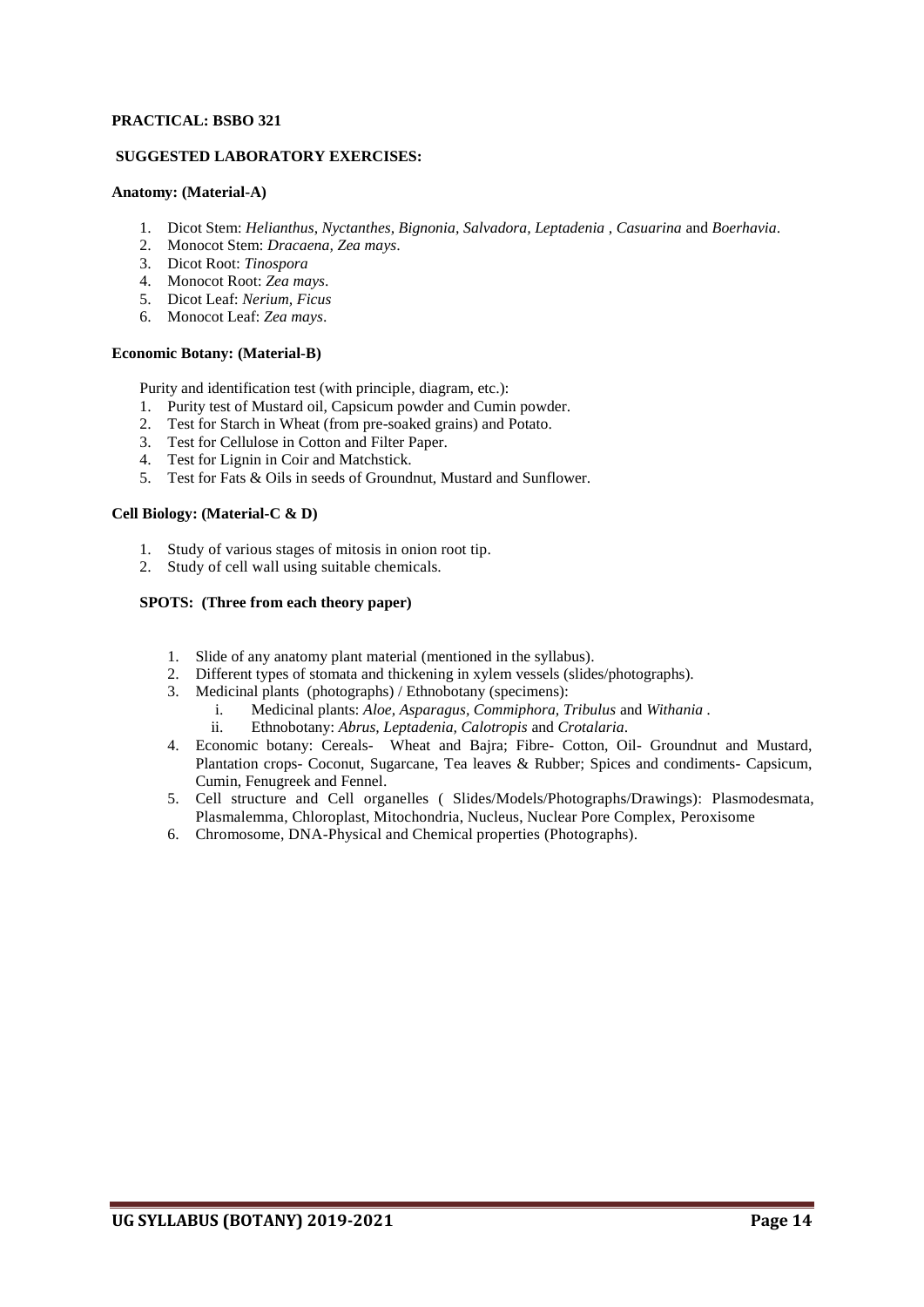#### **LACHOO MEMORIAL COLLEGE OF SCIENCE & TECHNOLOGY (AUTONOMOUS) JODHPUR, RAJASTHAN UG PRACTICAL EXAMINATION SEMESTER- III Botany (BSBO 321)**

**Time: 3 hours** Max. Marks: 80

| 1. | Prepare a hand section of the anatomy material and illustrate with (i) labelled outline and cellular<br>diagrams, (ii) identification and (iii) characters. Submit the double stained section for evaluation. |
|----|---------------------------------------------------------------------------------------------------------------------------------------------------------------------------------------------------------------|
|    | Material 'A'<br>16                                                                                                                                                                                            |
| 2. | Perform the phytochemical / purity test of the given material and report the result.                                                                                                                          |
|    | Material 'B'<br>07                                                                                                                                                                                            |
| 3. | Prepare a suitable smear of the onion root tip. Draw labelled diagram of the same. Submit the smear for<br>evaluation.                                                                                        |
|    | Material 'C'<br>16                                                                                                                                                                                            |
| 4. | Study the cell wall of given material using suitable chemicals.                                                                                                                                               |
|    | Material 'D'<br>07                                                                                                                                                                                            |
|    | 5. Identify and comment upon the spots from '1' to '6 ':<br>$6x4=24$                                                                                                                                          |
|    |                                                                                                                                                                                                               |
|    |                                                                                                                                                                                                               |
|    |                                                                                                                                                                                                               |
|    |                                                                                                                                                                                                               |
|    |                                                                                                                                                                                                               |
|    |                                                                                                                                                                                                               |
|    |                                                                                                                                                                                                               |
|    |                                                                                                                                                                                                               |

6. Viva-voce 10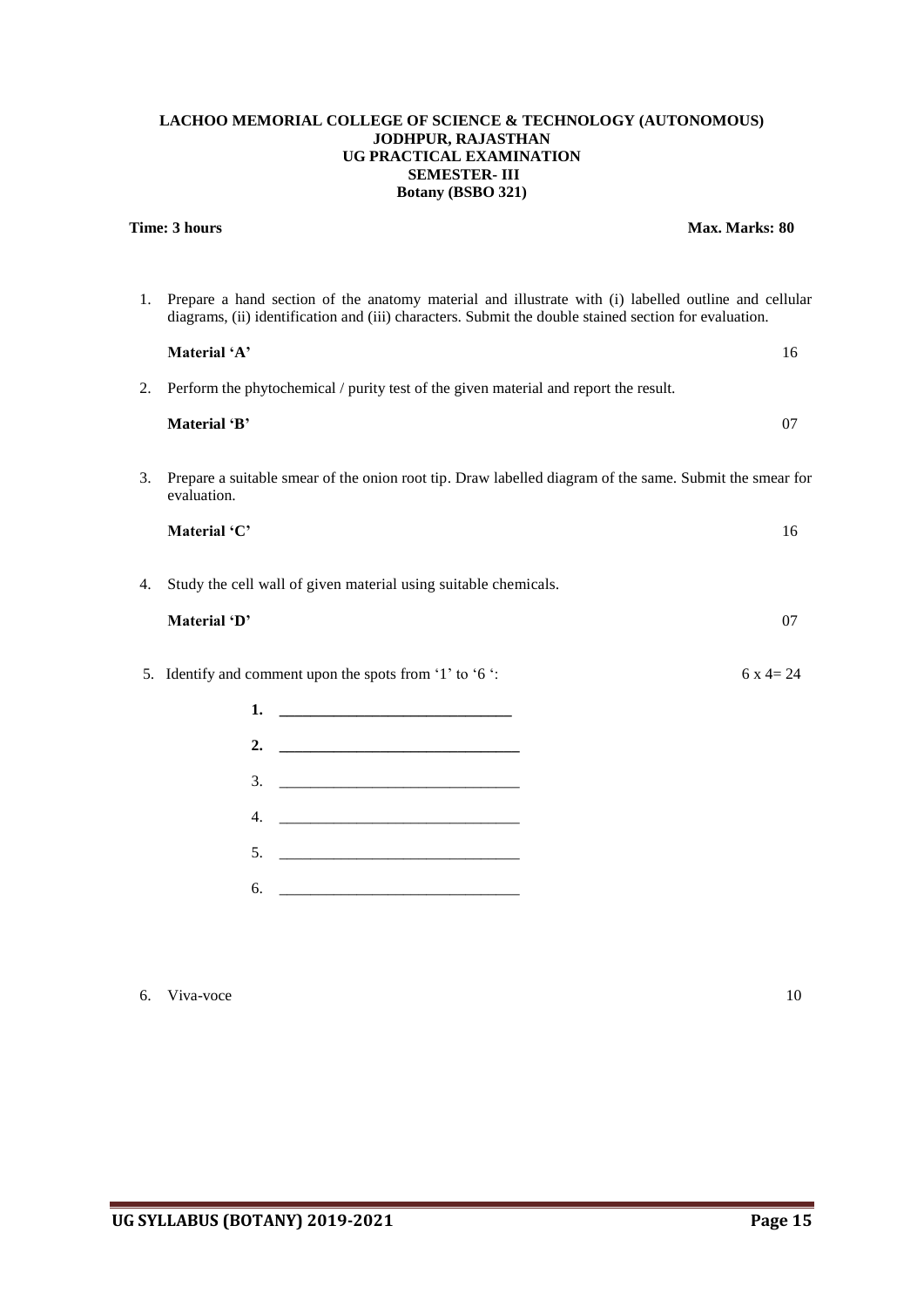#### **SEMESTER-IV**

#### **BSBO411: TAXONOMY AND EMBRYOLOGY OF ANGIOSPERMS**

#### **Unit I**

Angiosperms: Angiosperm Taxonomy- Alpha, Omega and Holotaxonomy, Taxonomic Literature, Botanical Nomenclature, Principles and Rules, Taxonomic Ranks, Type Concept, Principle of Priority. Classification of Angiosperms – Natural, Artificial and Phylogenetic; Salient features of systems proposed by Bentham and Hooker, Engler and Prantl, and APG system - General Introduction.

#### **Unit II**

Flower - Modified shoot, structure and development of flower; Inflorescence -Types of inflorescence. Diversity of flowering plants as illustrated by members of families – Ranunculaceae, Papaveraceae, Caryophyllaceae and Apiaceae.

#### **Unit III**

Diversity of flowering plants as illustrated by members of families: Asteraceae, Acanthaceae, Apocynaceae, Asclepiadaceae, Scrophulariaceae, Lamiaceae, Euphorbiaceae and Poaceae.

#### **Unit IV**

Structure of anther, Microsporogenesis, Tapetum-types and function, Development of male gametophyte, Structure of pollen grains; Types of ovules, Megasporogenesis, Structure and development of female gametophyte (Embryo sac), Types of embryo sac- monosporic, bisporic and tetrasporic.

#### **Unit V**

Pollen- Pistil Interaction, self incompatibilty, Double fertilization, Endosperm: types of endosperm, Development of monocot and dicot embryo, Polyembryony, Apomixis, Parthenogenesis and Parthenocarpy.

- 1. Bhojwani, SS & Bhatnagar, SP 2009, *The Embryology of Angiosperms*, Vikas Publication, New Delhi.
- 2. [Mondal,](http://www.google.co.in/search?tbo=p&tbm=bks&q=inauthor:%22A.K.+Mondal%22) AK 2011, *[Advanced Plant Taxonomy](http://www.google.co.in/search?tbo=p&tbm=bks&q=subject:%22Advanced+plant+taxonomy%22&source=gbs_ge_summary_r&cad=0)*, New Central Book Agency (P) Limited.
- 3. Pandey, SP & Misra, SP 2008, *Taxonomy of Angiosperms*, Ane Books Pvt Ltd.
- 4. [Sambamurty,](https://www.google.co.in/search?tbo=p&tbm=bks&q=inauthor:%22A.+V.+S.+S.+Sambamurty%22) AVSS 2005, *Taxonomy of Angiosperms*, I K International Pvt Ltd
- 5. Sharma, OP 2009, *Taxonomy,* Tata McGraw Hill Pub. Company Ltd., New Delhi.
- 6. Singh, G 2010, *Plant Systematics: An Integrated Approach,* 3 rd edn, Science Publishers.
- 7. Singh, V, Pandey, P C & Jain, D K 2010, *Structure, Development and Reproduction in Angiosperms.* Rastogi Publications, Meerut.
- 8. Verma, BK 2011, *Introduction to Taxonomy of Angiosperms*. PHI Learning Pvt. Ltd.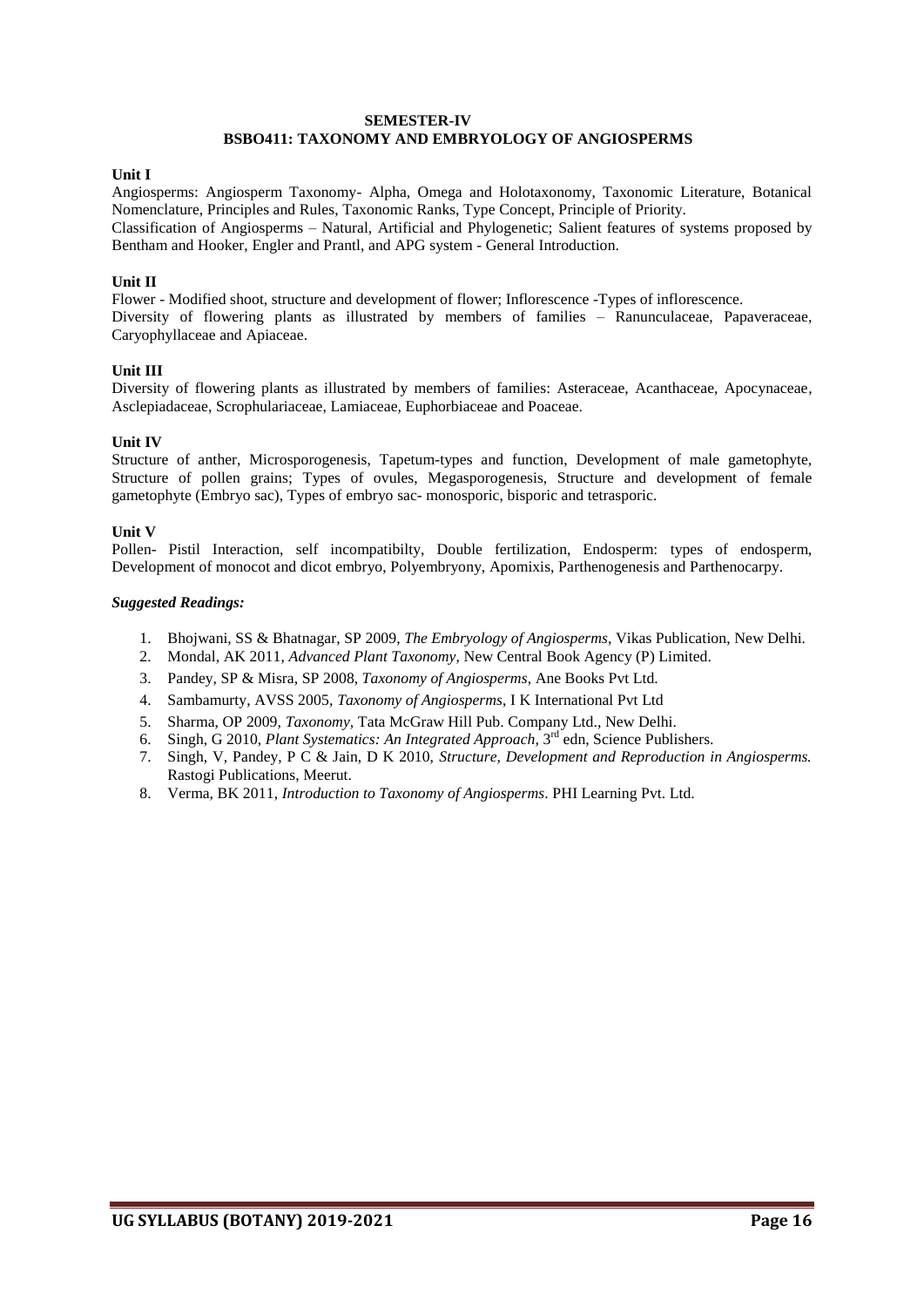#### **BSBO412: CYTOGENETICS, GENETICS, PLANT BREEDING, EVOLUTION AND BIOSTATISTICS**

#### **Unit I**

**Cytogenetics:** Chromatin organization: structure of chromosomes, concept of nucleosome; types of chromosomes: Special types of chromosome (Polytene and Lampbrush) and sex chromosomes. Chromosome aberrations: Structural aberrations-deletion, duplication, translocation, inversion; Numerical aberrationsaneuploidy and polyploidy.

#### **Unit II**

**Genetics:** Nature of inheritance: Laws of Mendelian inheritance; Mono and Dihybrid cross; test cross and back cross; Extensions and deviations of Mendelian principles - Incomplete dominance, Codominance, Multiple alleles, Complementary interaction, Supplementary interaction, Epistasis, Duplicate gene, Polygenic inheritance, Pleiotropy, Maternal inheritance, A brief account of Genomic Imprinting.; Chromosome theory of inheritance; Crossing-over; Linkage.

#### **Unit III**

**Plant breeding:** Centres of origin of crop plants and centres of diversity; Domestication; Introduction; Selection; Hybridization; Mutation breeding; Breeding work done on wheat.

#### **Unit IV**

**Evolution:** Origin of life (J.B.S. Haldane/A.I. Oparin Hypothesis); Lamarck's theory; Darwin's theory; Evidences of organic evolution; Natural selection; Origin of species; Population genetics: Allele and genotype frequency, Hardy-Weinberg principle.

#### **Unit V**

**Biostatistics:** Definition and Applications; Collection and representation of data (Tabular, graphical and diagrammatic representation); Mean (arithmetic, geometric, harmonic mean); Median (for grouped and ungrouped data); Mode; Standard deviation: computation for grouped and ungrouped data, merits and demerits.

- 1. Chaudhary, HK 1983, *Elementary Principles of Plant Breeding,* Oxford IBH Publishing, New Delhi.
- 2. Gupta, PK 2010, *Cytology, Genetics, Evolution and Plant Breeding*, 2<sup>nd</sup> edn, Rastogi Publications, Meerut.
- 3. Prasad, S 2006, *Elements of Biostatistics*, 2<sup>nd</sup> edn, Rastogi Publications, Meerut.
- 4. Pierce, BA 2016, Genetics: A Coceptual Approach, 6<sup>th</sup> edn, W H Freeman
- 5. Shukla, RS & Chandel, PS 2013, *Cytogenetics, Evolution and Plant Breeding*, S. Chand and Co. Ltd, New Delhi.
- 6. Singh, BD 2007, *Fundamentals of Genetics*, Kalyani Publishers, Ludhiana.
- 7. Singh, BD 2012, *Plant Breeding: Principles and Methods*, Kalyani Publishers, Ludhiana.
- 8. Snustad, DP & Simmons, MJ 2012, *Principles of Genetics*, 6<sup>th</sup> edn, John Wiley & Sons Inc, Hoboken, NJ, USA.
- 9. Verma, PS & Agarwal VK 2015, *Cell Biology (Cytology, Biomolecules and Molecular Biology),* S. Chand & Company Ltd.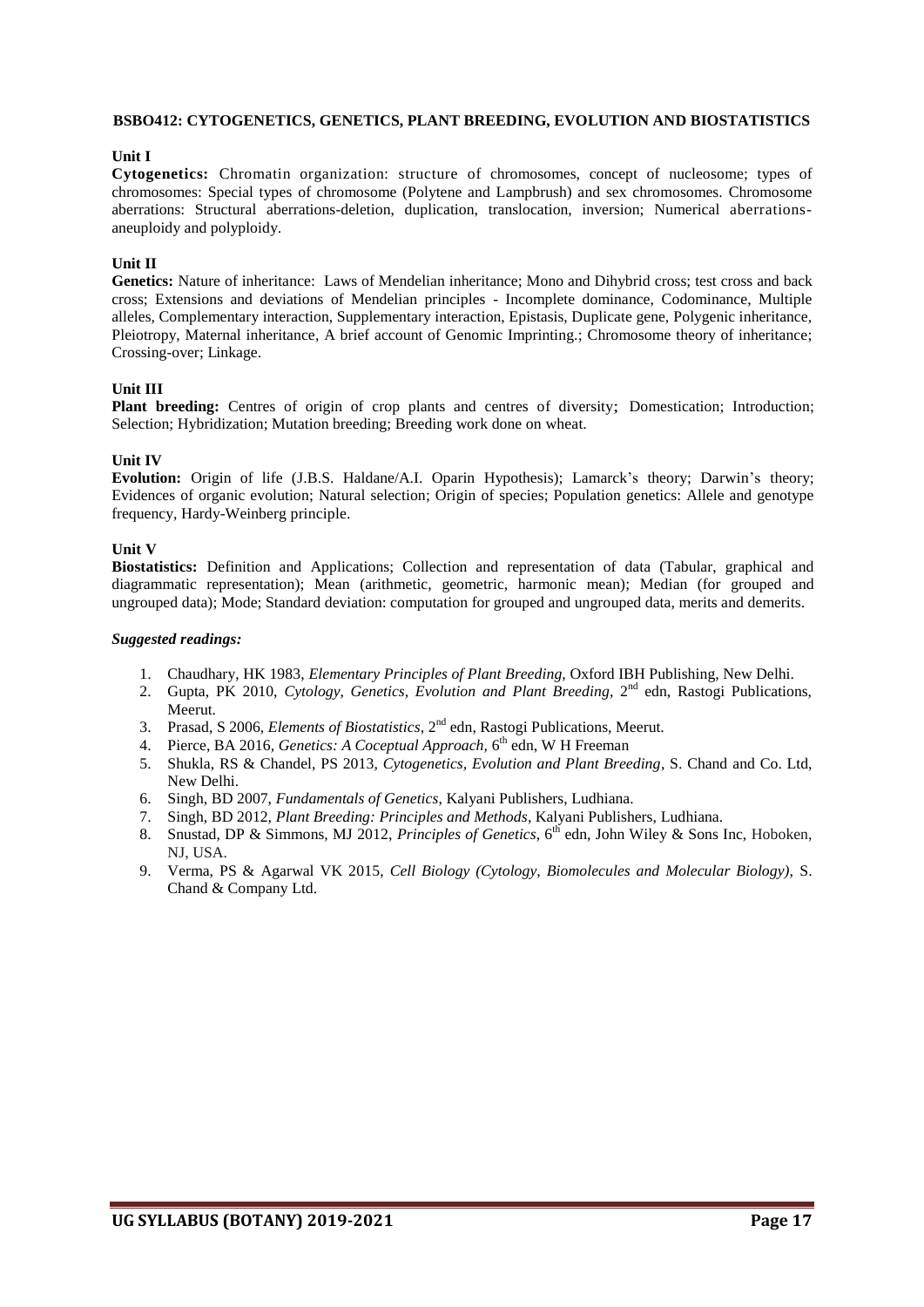#### **SUGGESTED LABORATORY EXERCISES:**

#### **Taxonomy:**

Description of following flowers using taxonomic terms:

- 1. **Ranunculaceae**: *Delphinium*
- *2.* **Papaveraceae**: *Papaver*
- *3.* **Caryophyllaceae**: *Dianthus, Saponaria*
- 4. **Apiaceae**: *Coriandrum*
- 5. **Asteracecae:** *Helianthus, Sonchus*
- 6. **Acanthceae**: *Adhatoda, Barleria*
- *7.* **Apocynaceae :** *Catharanthus, Thevetia, Nerium,*
- *8.* **Asclepiadaceae:** *Calotropis*
- 9. **Scrophulariaceae**: *Antirrhinum, Linaria*
- *10.* **Lamiaceae:** *Ocimum, Salvia*
- 11. **Euphorbiaceae:** *Euphorbia pulcherrima, Ricinus communis*
- 12. **Poaceae**: *Triticum*

#### **Embryology**:

- 1. Germination of pollen in control and 5 % sucrose solution
- 2. Translator mounting: *Calotropis*
- 3. Study of Placentation: Axile, Free Central, Parietal, Marginal and Basal
- 4. Pollen stainability ( 1:1 Glycerine: Acetocarmine) in *Cassia fistula* and *Datura*

#### **Genetics/Plant Breeding/Statistics:**

- 1. Problems related to Mendel's law of dominance, segregation and independent assortment (Seed sample).
- 2. Problems related to Incomplete dominance, modified ratios and multiple alleles (Seed sample).
- 3. Problems related to central tendency (Mean, Mode and Median- by data sheet/plant material).
- 4. Demonstration of Emasculation technique including bagging, tagging and labelling.

#### **Spots (Three from each theory paper)**

- 1 Leaf: Simple and compound;
- Inflorescence: Cyathium, Verticillaster and Umbel
- 2 Fruits: Pepo, Caryopsis, Cremocarp and Hesperidium;
- Endosperm: Coconut, Walnut and Custard apple.
- 3 Structure of Ovule: Orthotropus, Anatropus, Campylotropus and Amphitropus; Study of Placentation: Axile, Free Central, Parietal, Marginal and Basal
- 4 Chart showing Pure line and Mass selection; Scientific contributions of Darwin, Lamarck, Hugo de Vries, Vavilov and Mendel (Photographs with names)
- 5 Slides/Models/Photographs/Drawings: Chromosome structure (nucleosome, solenoid model), lampbrush and polytene chromosome
- 6 Photographs**/**Drawings**:** Chromosomal aberrations- structural and numerical.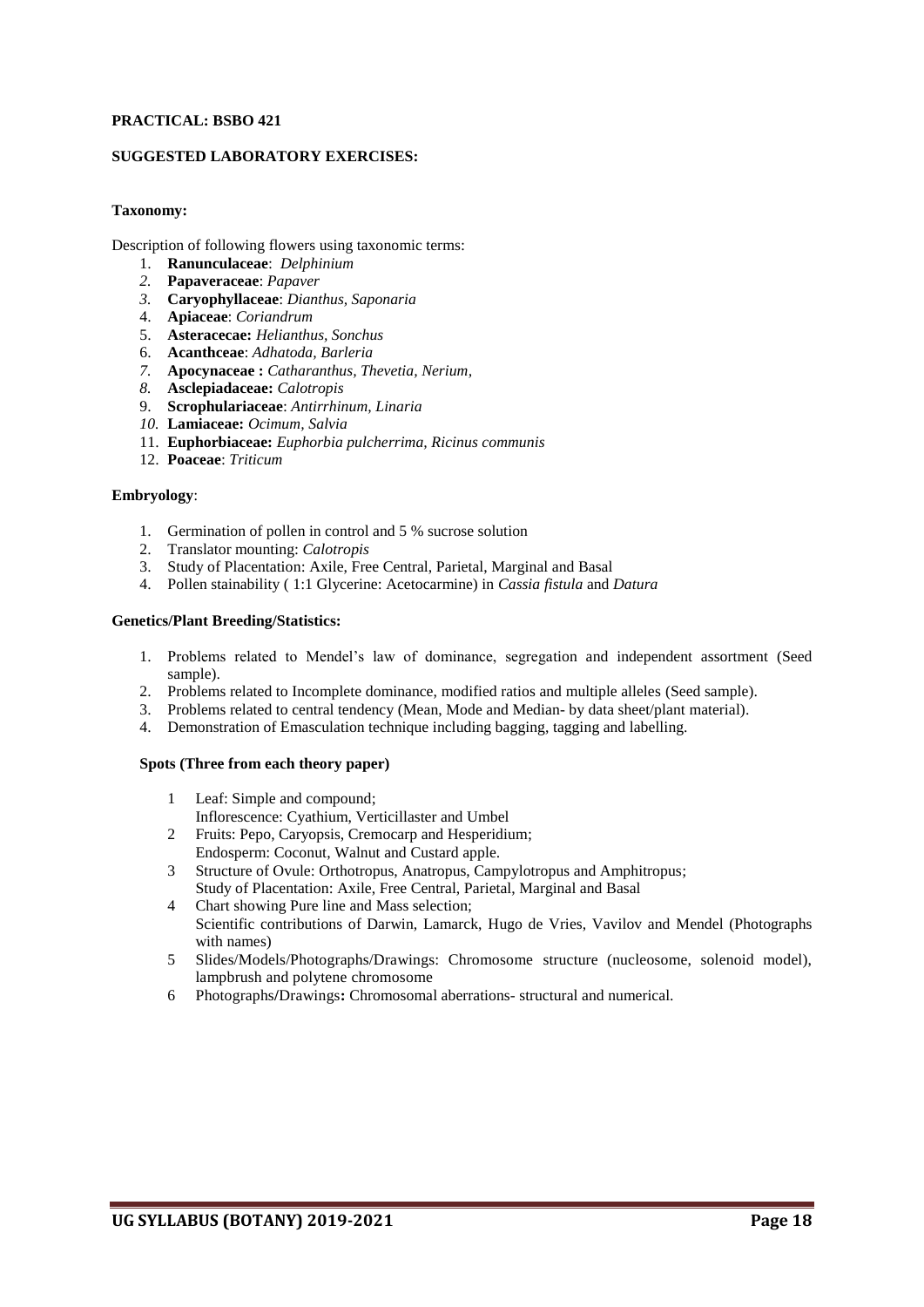#### **LACHOO MEMORIAL COLLEGE OF SCIENCE & TECHNOLOGY (AUTONOMOUS) JODHPUR, RAJASTHAN UG PRACTICAL EXAMINATION SEMESTER- IV Botany (BSBO 421)**

#### **Time: 3 hours** Max. Marks: 80

| 1 | Describe the given flower using Taxonomic terms with floral diagram and floral formula, mentioning<br>special features of identifications | 16         |
|---|-------------------------------------------------------------------------------------------------------------------------------------------|------------|
| 2 | Prepare and identify the given material from Embryological point of view.                                                                 | 07         |
| 3 | Perform Biostatistics exercise.                                                                                                           | 09         |
| 4 | Explain the given Genetics exercise.                                                                                                      | 07         |
| 5 | Emasculate the given material and submit for evaluation.                                                                                  | 07         |
| 6 | Identify and comment upon the spots from '1' to '6':                                                                                      | $6x4 = 24$ |
|   | 1. $\qquad \qquad$                                                                                                                        |            |
|   | 2.                                                                                                                                        |            |
|   | 3.                                                                                                                                        |            |
|   | 4.                                                                                                                                        |            |
|   | 5.                                                                                                                                        |            |
|   | 6.                                                                                                                                        |            |

### 7. Viva-voce 10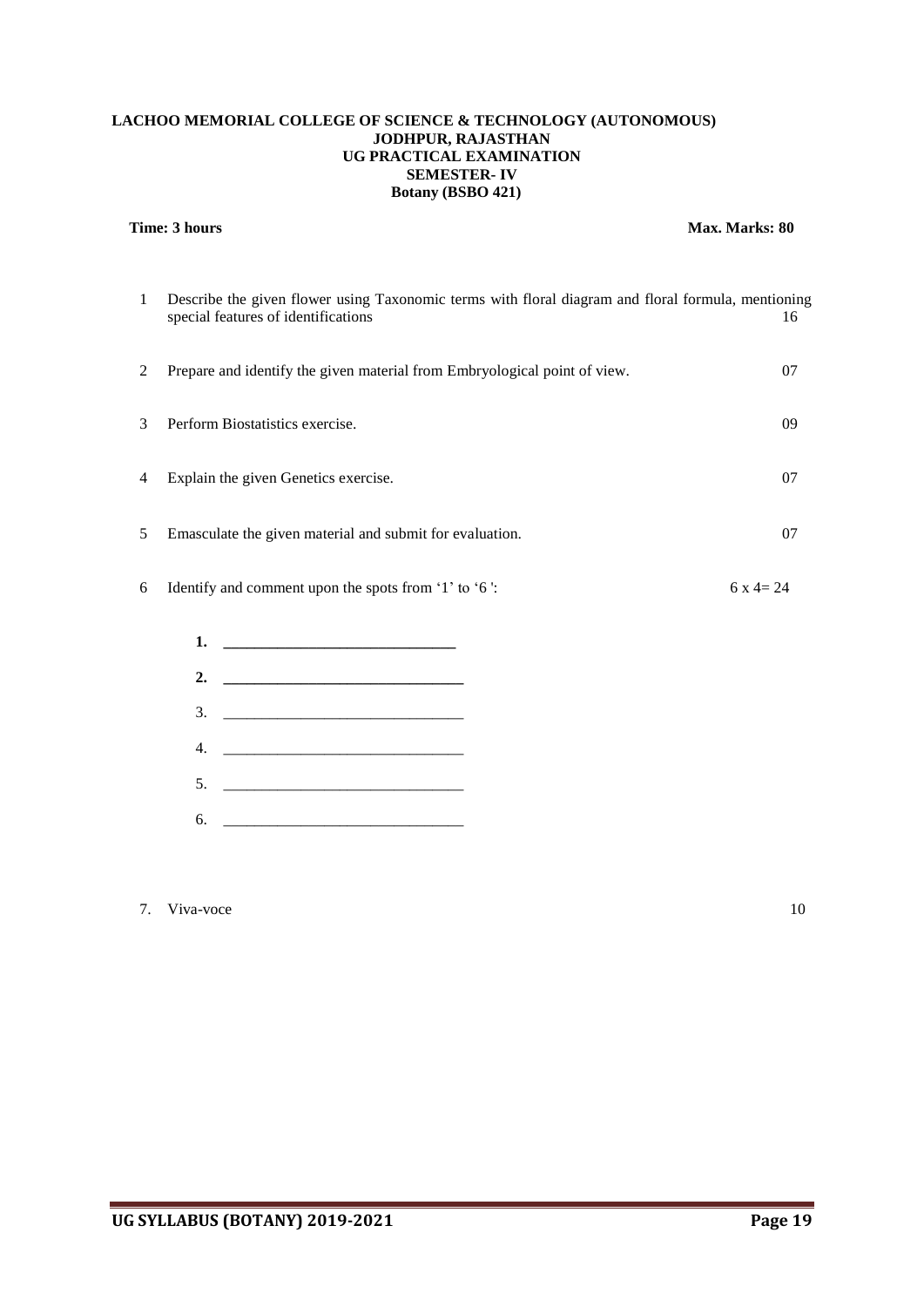### **SEMESTER V**

#### **BSBO511: PLANT PHYSIOLOGY AND BIOCHEMISTRY**

#### **Unit I**

Plant-water relations: Importance of water to plant life, structure & physical properties of water, diffusion and osmosis; absorption by roots, ascent of sap and transpiration.

Mineral nutrition: Role of essential macro- and micro-elements and their deficiency symptoms.

Transport of organic substances: source-sink relationship, mechanism of phloem transport, factors affecting translocation.

#### **Unit II**

Photosynthesis: Photosynthetic pigments, absorption & action spectra, enhancement and red drop effect, concept of two photosystems, Z-scheme; photophosphorylation; Calvin cycle, photorespiration;  $C_4$  pathway & CAM pathway.

#### **Unit III**

Respiration: Aerobic and anaerobic respiration; Glycolysis & Krebs cycle; electron transport mechanism, oxidative phosphorylation; pentose phosphate pathway.

Basics of enzymology: Discovery, nomenclature, classification and characteristics of enzymes; concept of holoenzyme, apoenzyme, coenzyme and cofactors; mechanism of action; regulation of enzyme activity.

#### **Unit IV**

Nitrogen uptake: Biological nitrogen fixation; nitrate reduction; nitrate reductase and its regulation; ammonium assimilation.

Lipid metabolism: Saturated and unsaturated fatty acids; classification, structure and function of lipids; fatty acid biosynthesis; β-oxidation; glyoxylate cycle.

#### **Unit V**

Growth and development: Definitions, phases of growth and development; Plant hormones viz.- auxins, gibberellins, cytokinins, abscisic acid and ethylene – their discovery & physiological roles; general mechanism of action of hormones; seed germination & dormancy; photoperiodism & vernalization; photomorphogenesis and skotomorphogenesis; phytochromes- discovery, physiological roles & mechanism of action.

- 1. Hopkins, WG & Huner, NPA 2009, *Introduction to Plant Physiology*, 4<sup>th</sup> edn, John Wiley and Sons, Inc., New York, USA.
- 2. Jain, VK 2017, *Fundamentals of Plant Physiology*, 19<sup>th</sup> edn, S. Chand and Co. Ltd., New Delhi.
- 3. Pandey, SN 2005, *Plant Physiology*, 4<sup>th</sup> edn, Vikas Pub. House Pvt. Ltd., New Delhi.
- 4. Sinha, RK 2014, *Modern Plant Physiology*, 2<sup>nd</sup> edn, Alpha Science International Ltd, UK.
- 5. Srivastava, HS 2005, *Plant Physiology & Biochemistry*, Rastogi Publications, Meerut.
- 6. Taiz, L, Zeiger, E, Moller, IM & Murphy, A 2015, *Plant Physiology and Development*, 6 th edn, Sinauer Associates, Inc.USA.
- 7. Trivedi, PC, Atreya, A and Pathak, K 2006, *Plant Physiology, Biochemistry and Biotechnology*, Ramesh Book Depot, Jaipur.
- 8. Verma, SK & Verma, M 2007, *Textbook of Plant Physiology, Biochemistry & Biotechnology*, S. Chand and Co. Ltd., New Delhi.
- 9. Verma, V 2009, *Textbook of Plant Physiology*, Ane books, India.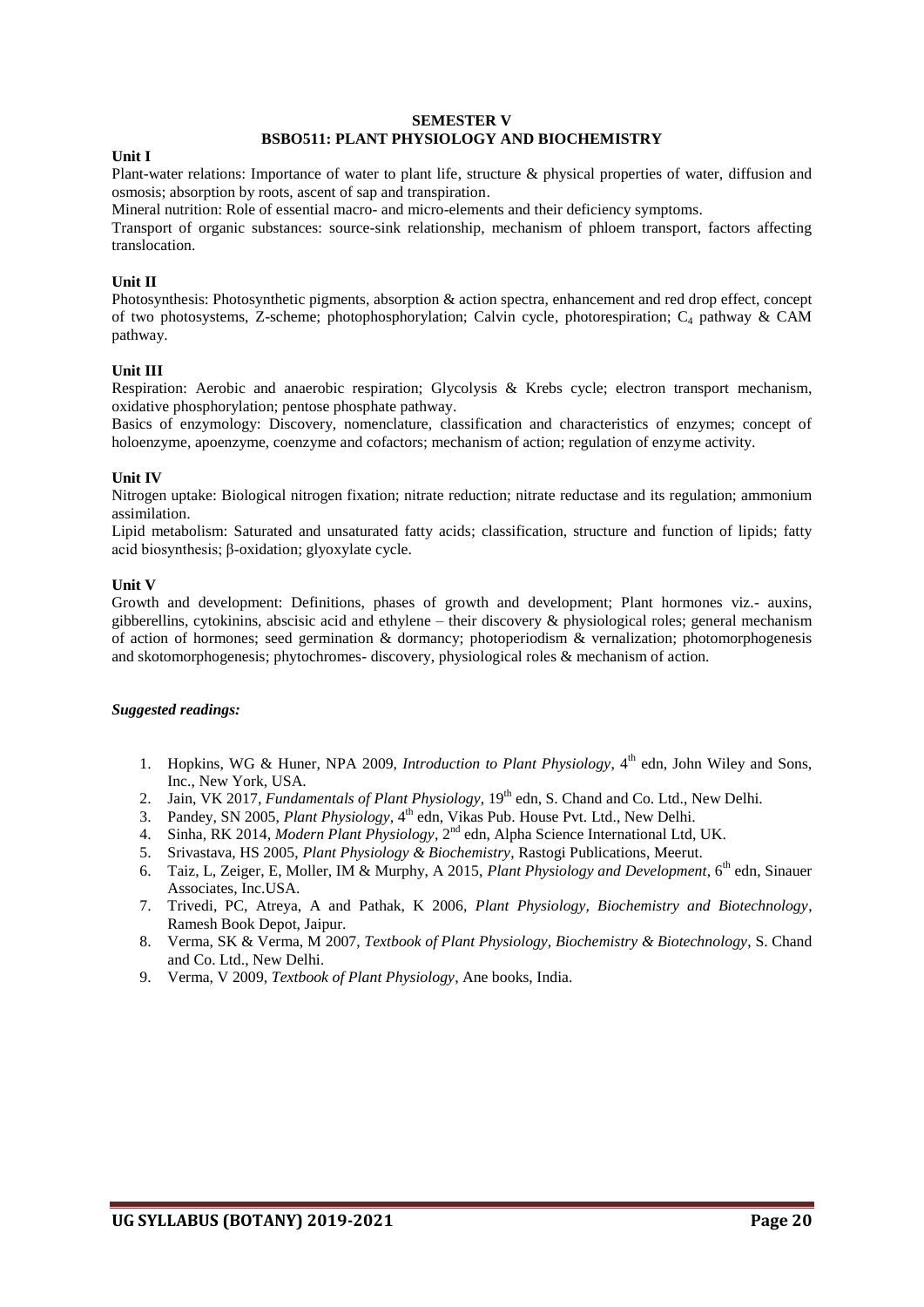#### **BSBO512: PLANT TISSUE CULTURE**

#### **Unit I**

**History of plant tissue culture:** Cell theory; Totipotency; Pluripotency; Contributions of Haberlandt, White, Skoog, Guha and S.C. Maheshwari, Cocking, Murashige.

**Basic techniques and tools of plant tissue culture:** Sterilization; concept of clean area/aseptic condition; explant types; pretreatment and surface sterilization; Laminar air flow bench; Growth room; Green house.

**Culture media**: Basic constituents of culture medium (MS: Inorganic and organic nutrients, energy source, gelling agents, PGR's, pH).

#### **Unit II**

**Micropropagation:** Methods of Micropropagation (Axillary bud proliferation, Adventitious shoot bud differentiation, Callus organogenesis and Somatic embryogenesis); Various stages of Micropropagation**:** establishment of cultures, subculture of *in vitro* established cultures, rooting (*in vitro* and *ex vitro*) and hardening of plantlets.

#### **Unit III**

**Protoplast culture technique:** Source of protoplasts, isolation techniques, enzymes, osmoticum, purification of protoplasts, viability of protoplast and various culture techniques.

**Somatic hybridization:** Protoplast fusion, identification and selection of hybrid cells, verification and characterization of somatic hybrids, cybrids, potential, problems and limitations of somatic hybridization.

#### **Unit IV**

**Cell culture:** Types of suspension culture, techniques for single cell culture, secondary metabolite production in culture, selection of cells for higher yield, optimization of growth conditions; Bioreactors for large scale culture, types of bioreactors, immobilization of cell culture, Hairy root cultures, elicitations and biotransformation.

#### **Unit V**

**Application and scope of plant tissue culture**: Somaclonal variations: causes and consequences, development of resistant cell lines; Haploid production, identification and applications; Tissue culture in plant pathology: Culture of obligate parasites, meristem tip culture; Biodiversity conservation: slow growth technique, cryopreservation and *ex situ* conservation.

- 1. Ahuja, MR (ed) 1993, *Micropropagation of Woody Plants*, Springer.
- 2. Beyl, CA, & Trigiano, RN (eds) 2014, *Plant Propagation Concepts and Laboratory Exercises*, 2<sup>nd</sup> edn, CRC Press, Boca Raton, FL.
- 3. Bhojwani, SS & Razdan, MK 1996, *Plant Tissue Culture: Theory and Practice*, Elsevier Science.
- 4. Chawla, HS 2017, *Introduction to Plant Biotechnology*, 3<sup>rd</sup> edn, CRC Press.
- 5. George, EF, Hall, MA & Klerk, DG (eds.) 2008, *Plant Propagation by Tissue Culture,* Springer.
- 6. Lindsey K. (ed) 2007, *Plant Tissue Culture Manual Supplement 7: Fundamental and Applications*, Springer India Private Limited, New Delhi, India.
- 7. Mather, JP & Roberts, PE 1998, *Introduction to Cell and Tissue Culture: Theory and Technique*, Springer.
- 8. Purohit, SD 2013, *Introduction to Plant Cell, Tissue and Organ Culture*. PHI, Private Limited.
- 9. Ravishankar, GA & Venkataraman, LA (eds) 1997, *Recent Advances in Biotechnological Applications of Plant Tissue and Cell Culture*, Oxford & IBH Publishing Co. Pvt. Ltd. New Delhi.
- 10. Razdan, MK 2012, *Introduction to Plant Tissue Culture,* Oxford & IBH Publishing Co. Pvt. Ltd. New Delhi.
- 11. Singh, BD 2012, *Biotechnology: Expanding Horizons*, Kalyani Publishers, Ludhiana.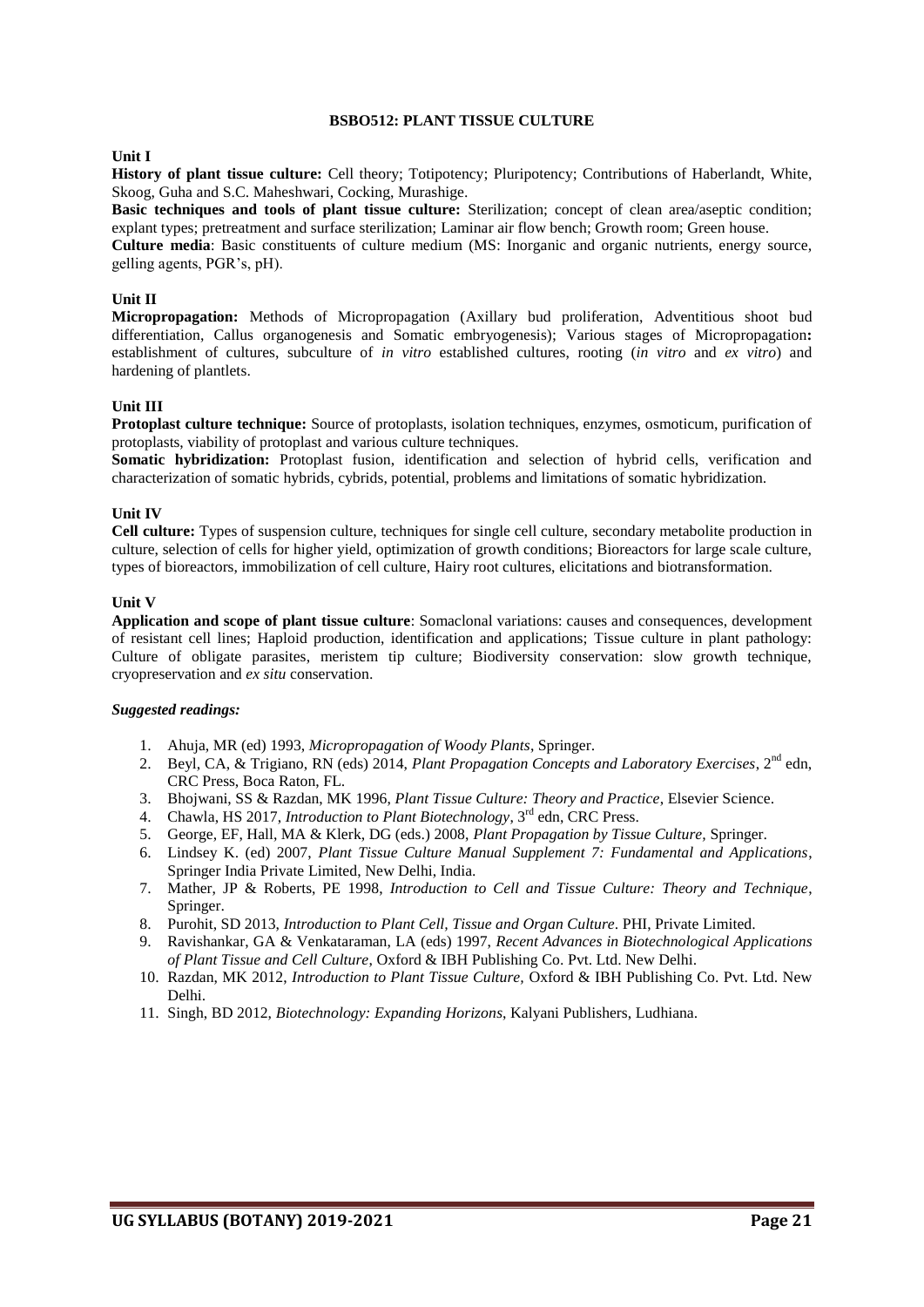#### **SUGGESTED LABORATORY EXERCISES:**

#### **PLANT PHYSIOLOGY AND BIOCHEMISTRY:**

#### MAJOR EXERCISES:

- 1. Determination of osmotic potential by diffusion pressure deficit.
- 2. Determination of  $R_f$  value of an unknown amino acid using paper chromatography.
- 3. Separation of chlorophyll pigments by paper chromatography.

#### MINOR EXERCISES

- 1. Demonstration of the effect on membrane permeability at different temperatures (room temperature & hot water treatment)
- 2. Demonstration of the effect on membrane permeability by different organic solvents (Ethanol, Methanol & Butanol).
- 3. Demonstration of opening and closing of stomata (using distilled water, sucrose and KCl independently).
- 4. Demonstration of plasmolysis.

#### **SPOTS (Three):**

- 1. Contribution of Scientists to Physiology and Biochemistry: E. Munch, M. Calvin, H.P. Hatch and C.R. Slack, E. Fischer, P. Mitchel, S.B. Hendricks and H.A. Borthwick.
- 2. Ripening of fruits.
- 3. IBA effect on rooting
- 4. Ethylene effect
- 5. Photomorphogenesis
- 6. Senescence
- 7. Chlorophyll separation
- 8. Protein structure: secondary (α- helix& β-sheet), tertiary and quaternary.
- 9. Root nodules.

### **PLANT TISSUE CULTURE:**

- 1. Preparation of the culture medium (mentioning PGR and each constituent in  $mg/L$ ) for induction of callus; surface sterilization and inoculation of the given explant for culture initiation.
- 2. Preparation of the culture medium (mentioning PGR and each constituent in  $mg/L$ ) for axillary shoots; surface sterilization and inoculation of the given explant for culture initiation.
- 3. Preparation of the culture medium (mentioning PGR and each constituent in mg/L) for *in vitro* rooting and inoculation of *in vitro* raised shoots.
- 4. Preparation of the culture medium (mentioning PGR and each constituent in mg/L) for haploid culture; surface sterilization and inoculation of the given explant for culture initiation.

#### **SPOTS: (Three from each theory paper)**

- 1. Contribution of Scientists to Biotechnology: Gottlieb Haberlandt, Miller and Skoog.
- 2. Anther culture.
- 3. Synthetic seeds.
- 4. Protoplast
- 5. Somatic hybridization.
- 6. Tools and techniques: Laminar air flow bench, Autoclave, Bioreactor.
- 7. *In vitro* Production: Shikonin, Diosgenin, Ephedrin &Vinca Alkaloids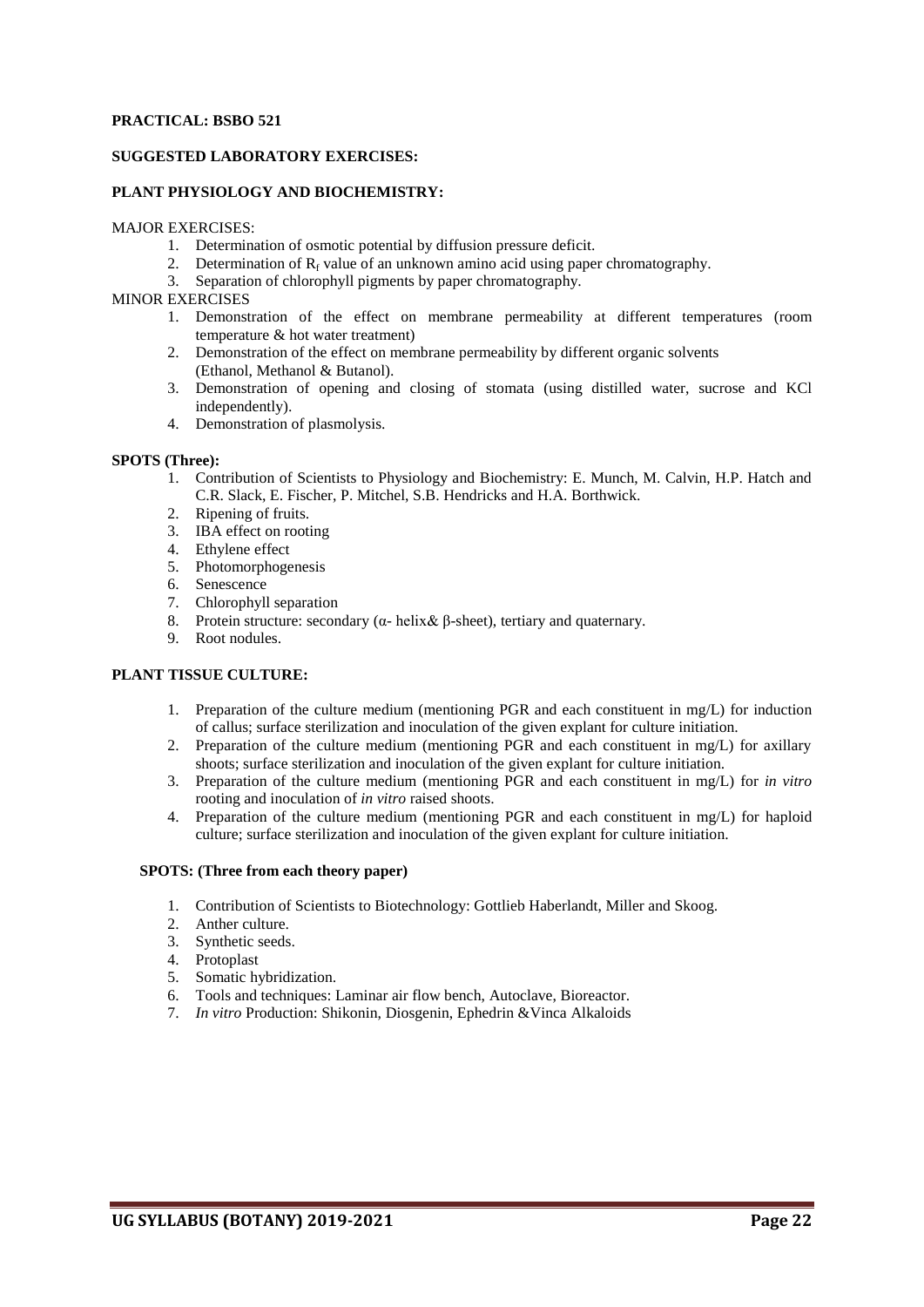#### **LACHOO MEMORIAL COLLEGE OF SCIENCE & TECHNOLOGY (AUTONOMOUS) JODHPUR, RAJASTHAN UG PRACTICAL EXAMINATION SEMESTER- V Botany (BSBO 521)**

#### **Time: 3 hours** Max. Marks: 80

1 Perform the physiology experiment allotted by lots and report the result in suitable form.

| a. | Major experiment                                                        | 16 |
|----|-------------------------------------------------------------------------|----|
| b. | Minor experiment                                                        | 07 |
|    | Perform the plant tissue culture experiment allotted by lots.           |    |
| a. | Preparation of nutrient medium $\&$ reporting the constituents in mg/L  | 07 |
|    | b. Pre-treatment, surface sterilization and inoculation of the explant. | 16 |

3. Identify and comment upon the spots from '1' to '6': 6  $x = 24$ 

|    | 1. $\qquad \qquad$                                                                                                                                                                                                                                                                                                                                                                                                                                    |
|----|-------------------------------------------------------------------------------------------------------------------------------------------------------------------------------------------------------------------------------------------------------------------------------------------------------------------------------------------------------------------------------------------------------------------------------------------------------|
|    | 2. $\qquad \qquad$                                                                                                                                                                                                                                                                                                                                                                                                                                    |
|    |                                                                                                                                                                                                                                                                                                                                                                                                                                                       |
|    |                                                                                                                                                                                                                                                                                                                                                                                                                                                       |
|    | 5.                                                                                                                                                                                                                                                                                                                                                                                                                                                    |
| 6. | $\begin{tabular}{ccccc} \multicolumn{2}{c }{\textbf{1} & \multicolumn{2}{c }{\textbf{2} & \multicolumn{2}{c }{\textbf{3} & \multicolumn{2}{c }{\textbf{4} & \multicolumn{2}{c }{\textbf{5} & \multicolumn{2}{c }{\textbf{6} & \multicolumn{2}{c }{\textbf{6} & \multicolumn{2}{c }{\textbf{6} & \multicolumn{2}{c }{\textbf{6} & \multicolumn{2}{c }{\textbf{6} & \multicolumn{2}{c }{\textbf{6} & \multicolumn{2}{c }{\textbf{6} & \multicolumn{2}{$ |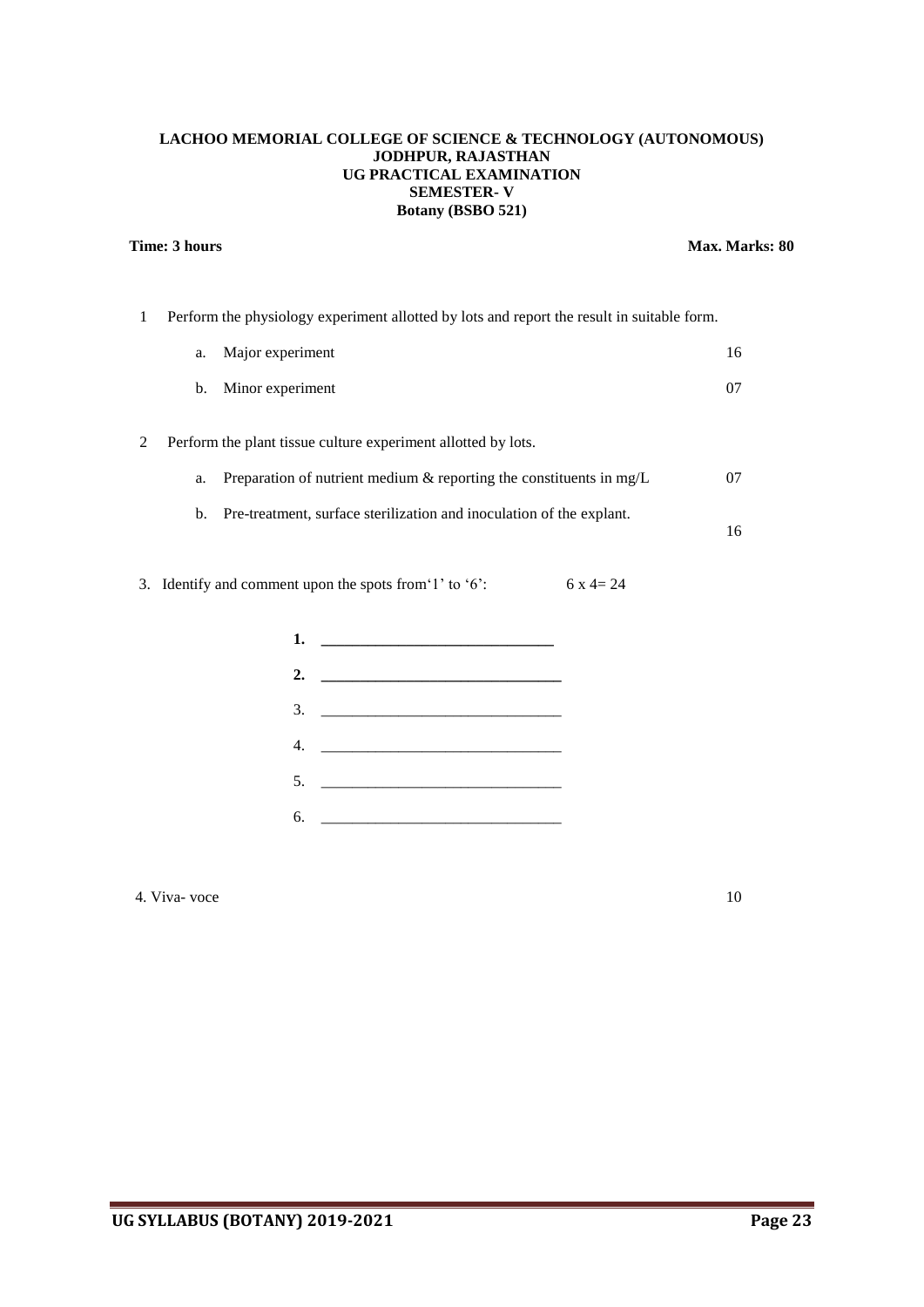#### **SEMESTER VI**

#### **BSBO611: ECOLOGY AND ENVIRONMENTAL BIOLOGY**

#### **Unit I**

Plants and Environment: atmosphere (gaseous composition), water (properties of water cycle), light (global radiation, photosynthetically active radiation), temperature, soil (development, soil profile, physicochemical properties) and adaptation of plants to water, temperature, light and salinity.

#### **Unit II**

Population ecology: concept &character, growth curve, biotic potential, ecotypes and ecads. Community ecology: community characteristics- frequency, density, cover, life forms & biological spectrum. Succession: concept, classification, model and mechanisms; examples (hydrosere and xerosere).

#### **Unit III**

Ecosystem: structure, abiotic and biotic components, food chain, food web, ecological pyramids, energy flow, biogeochemical cycles of carbon, nitrogen and phosphorus.

#### **Unit IV**

Productivity: Primary productivity, its measurements and factors affecting primary productivity. Environmental biology of Indian Desert: climate, vegetation types & adaptive strategies of desert plants. Desertification: meaning, causes & critical issues. Biodiversity: meaning, levels and their importance.

#### **Unit V**

Pollution ecology: definition, classification, sources, effect and control measures of air, water and land pollution; Global warming and greenhouse effect; Recent trends in climate change. Biogeographical regions of India.

- 1. Dash, MC & Dash SC 2009, *Fundamentals of Ecology*, Tata McGraw Hill Publishing Co. Ltd, New Delhi.
- 2. Odum, EP 2017, *Fundamentals of Ecology*, Cengage.
- 3. Sen, DN 1982, *Environment and Plant Life in Indian* D*esert*, Geobios International, Jodhpur.
- 4. Sharma, PD 2017, *Ecology and Environment*, Rastogi Publications, Meerut.
- 5. Shukla, RS & Chandel, PS 2015, *A Textbook of Plant Ecology*, S. Chand & Company Ltd., New Delhi.
- 6. Singh, JS, Singh, SP & Gupta, SR 2010, *Ecology, Environment and Resource Conservation*, Anamaya Publishers, New Delhi.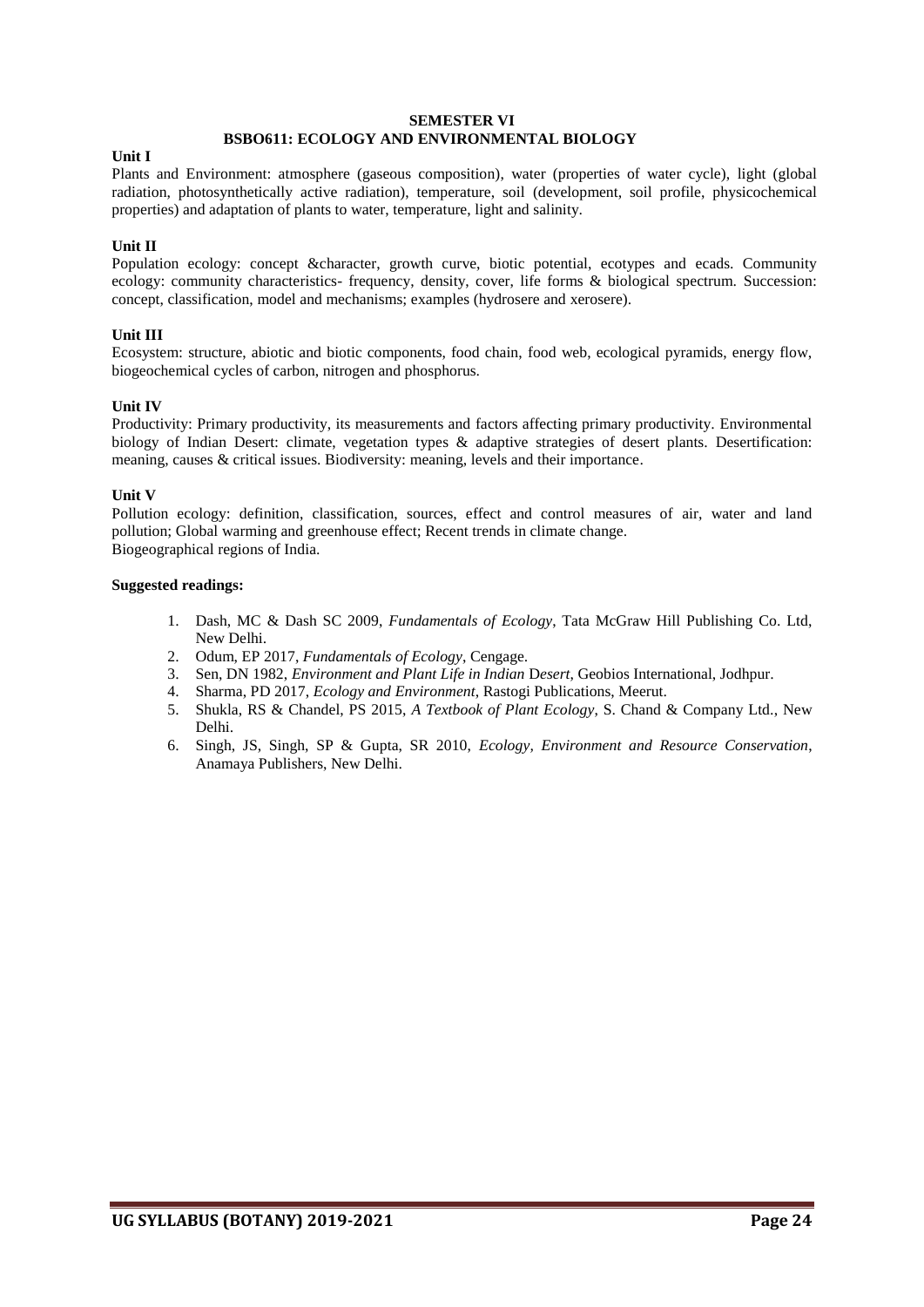#### **BSBO612: RECOMBINANT DNA TECHNOLOGY**

#### **Unit I**

**Basics of recombinant DNA Technology:** History and definition; source of desired gene, isolation of desired gene; Restriction enzymes (types and their properties); Genomic and cDNA library; Gene cloning vectors: Properties of an ideal vector, carrying capacity of vectors, types of vectors (pBR322, pUC, BAC, YAC); Integration of gene into vector and Transformation; **S**election of desired recombinant cells.

#### **Unit II**

**Gene transfer methods in plants:** *Agrobacterium*-mediated gene transfer in plants: molecular organization of Ti-plasmid (Nopaline and Octopine types), molecular organization of T-DNA, molecular biology of T-DNA transfer, integration of T- DNA into host cell; Direct methods of gene transfer: Electroporation, Biolistics, Microinjection, Macro injection, Chemical methods; Marker genes: Reporter genes (LUX & GUS), Selectable markers (for antibiotic & herbicide resistance)

#### **Unit III**

**Transgenic Crops**: Resistance to abiotic stress (salt, temperature and drought), biotic stress (insect& pathogens) and herbicide. Transgenics for improved storage, flower colour, shape, male sterility, terminator seed, protein quality, vitamin and production of edible vaccines; Impact of GMO's on society and environment.

#### **Unit IV**

**IPR:** History of IPR, role of WTO, GATT and TRIPS; Types of intellectual property - Patent (product and process) and requirement of processing of patent, Copyright, Geographical Indicators, Trademark; Farmer's and Plant breeder's rights.

#### **Unit V**

**Techniques:** Electrophoresis: principle, types (horizontal and vertical electrophoresis) and applications. DNA fingerprinting: principle and applications; PCR: principle, types and applications; DNA sequencing (dideoxy chain termination method): principle, method and applications.

- 1. Chawla, HS 2009, *Introduction to Plant Biotechnology*, Oxford & IBH Publishing Co. Pvt. Ltd., New Delhi.
- 2. Greene, JJ & Rao VS (eds) 1998, *Recombinant DNA–Principles and Methodologies*. Marcel Dekker, New York.
- 3. Hansen, E & Harper, G (eds) 1997, *Differentially Expressed Gene in Plants*, Taylor and Francis Ltd. London.
- 4. Primrose, SB & Twyman RM 2015, *Principles of Gene Manipulation and Genomics*, Blackwell Science, Oxford.
- 5. Satyanarayana, U 2005, *Biotechnology*, 1<sup>st</sup> edn, Books and Allied Publishers, Kolkata.
- 6. Singh, BD 2012, *Biotechnology: Expanding Horizons*, 4<sup>th</sup> edn, Kalyani Publishers, Ludhiana.
- 7. Singh, BD & Shekhawat, NS 2017, *Molecular Plant Breeding*, Scientific Publishers, Jodhpur.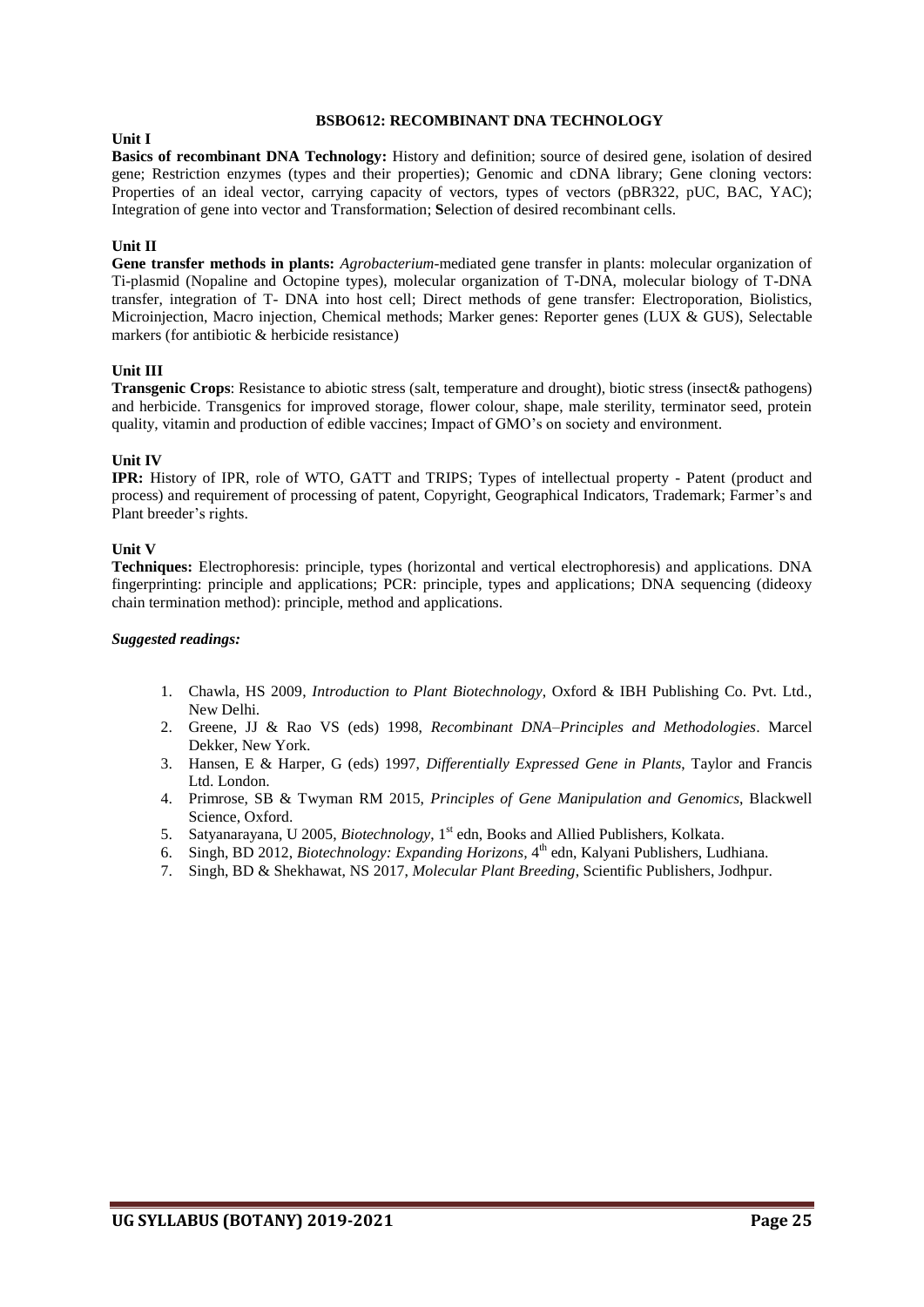#### **SUGGESTED LABORATORY EXERCISES:**

#### **ECOLOGY AND ENVIRONMENTAL BIOLOGY**

#### **MAJOR EXERCISES**

- 1. Determination of frequency, density and abundance from quadrat sample data.
- 2. Determination of Important Value Index from quadrat sample data.
- 3. Determination of diversity indices from quadrat sample data.
- 4. Determination of carbonate and bicarbonate from water samples.
- 5. Determination of chlorosity/salinity from water samples.
- 6. Determination of hardness from water samples.
- 7. Determination of dissolved oxygen content in water samples.

#### **MINOR EXERCISES**

- 1. Determination of relative frequency from quadrat sample data.
- 2. Determination of relative density from quadrat sample data.
- 3. Determination of relative abundance from quadrat sample data.
- 4. Determination of soil texture.
- 5. Qualitative assessment of nitrate nitrogen content in the given soil sample.
- 6. Qualitative assessment of available phosphorus content in the given soil sample.
- 7. Determination of water holding capacity of the given soil sample.

#### **SPOTS: (Any three)**

- 1. *Opuntia*, *Euphorbia* Xerophytes-Succulents
- 2. *Capparis*, *Calligonum*, *Leptadenia*, *Parkinsonia* - True Xerophytes
- 3. *Atriplex*, *Chloris* Halophytes salt- secreting
- 4. *Suaeda*, *Salsola* Halophytes salt- accumulating
- 5. *Eichhornia*, *Nymphaea*, *Hydrilla* Hydrophytes

#### **RECOMBINANT DNA TECHNOLOGY**

- 1. Isolation of DNA from the given material.
- 2. Gel casting, sample loading & visualization of DNA by agarose gel electrophoresis (Demonstration only).
- 3. Construction of restriction map from the given data.
- 4. Deducing the DNA sequence from the given data/photograph by Sanger's method.

#### **SPOTS: (Any three)**

- 1. Techniques: DNA finger printing, PCR, electrophoresis, DNA sequencing (dideoxy chain termination method), microinjection, gene gun, electroporation, genomic and cDNA library,
- 2. Gene cloning vectors: BAC, YAC.
- 3. Ti plasmid (Crown gall)
- 4. GM Crops (golden rice, Bt cotton).